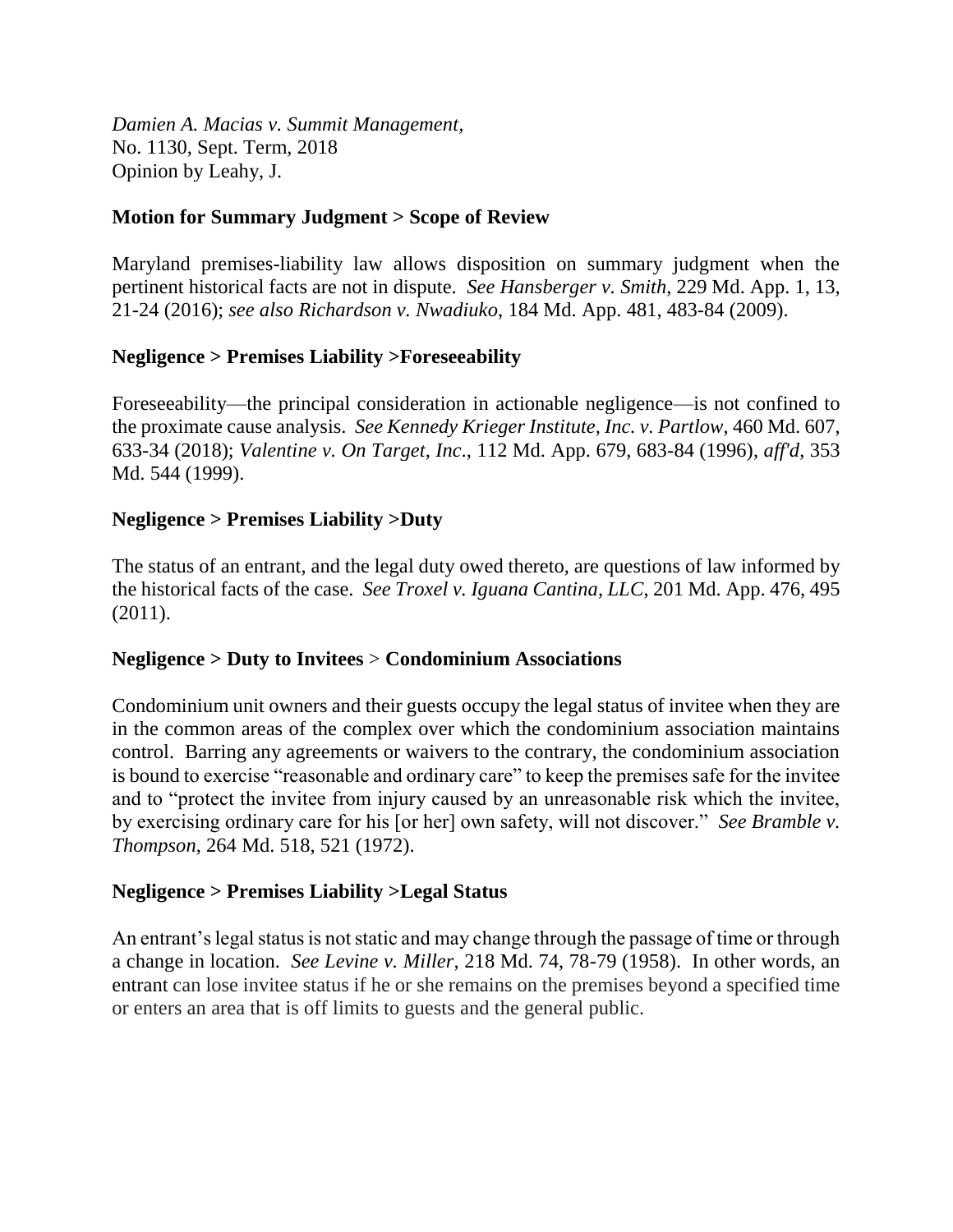# **Negligence > Legal Status**

The mere act of climbing a climbable object, located in an area of a condominium complex in which child was allowed to be, did not suddenly change child's legal status from invitee to trespasser—such a transposition is not favored by contemporary decisional law.

# **Negligence > Premises Liability >Duty**

Property owners do not owe social guests a duty to "inspect the land to discover possible or even probable dangers," Restatement (Second) of Torts § 342, cmt. d. (1965); whereas, property owners must use reasonable care to inspect and make the premises safe for invitees. *Tennant v. Shoppers Food Warehouse Md. Corp.*, 115 Md. App. 381, 388 (1997).

# **Negligence > Premises Liability >Notice**

An invitee plaintiff must show that the landowner had actual knowledge of a defect or "by the exercise of reasonable care would discover the condition." Restatement (Second) of Torts §, 343 (1965); *Deering Woods Condo. Ass'n v. Spoon*, 377 Md. 250, 264–65 (2003).

## **Negligence > Premises Liability> Notice**

To generate a triable issue, under even the most demanding standard of care, some evidence that the premises owner knew or should have known of the dangerous condition is required. *Deering Woods Condo. Ass'n v. Spoon*, 377 Md. 250, 273 (2003).

## **Negligence > Premises Liability> Notice**

The duty to inspect is a function of the landowner's knowledge, actual or constructive, of the unreasonable risk. *Deering Woods Condo. Ass'n v. Spoon*, 377 Md. 250, 264–65 (2003).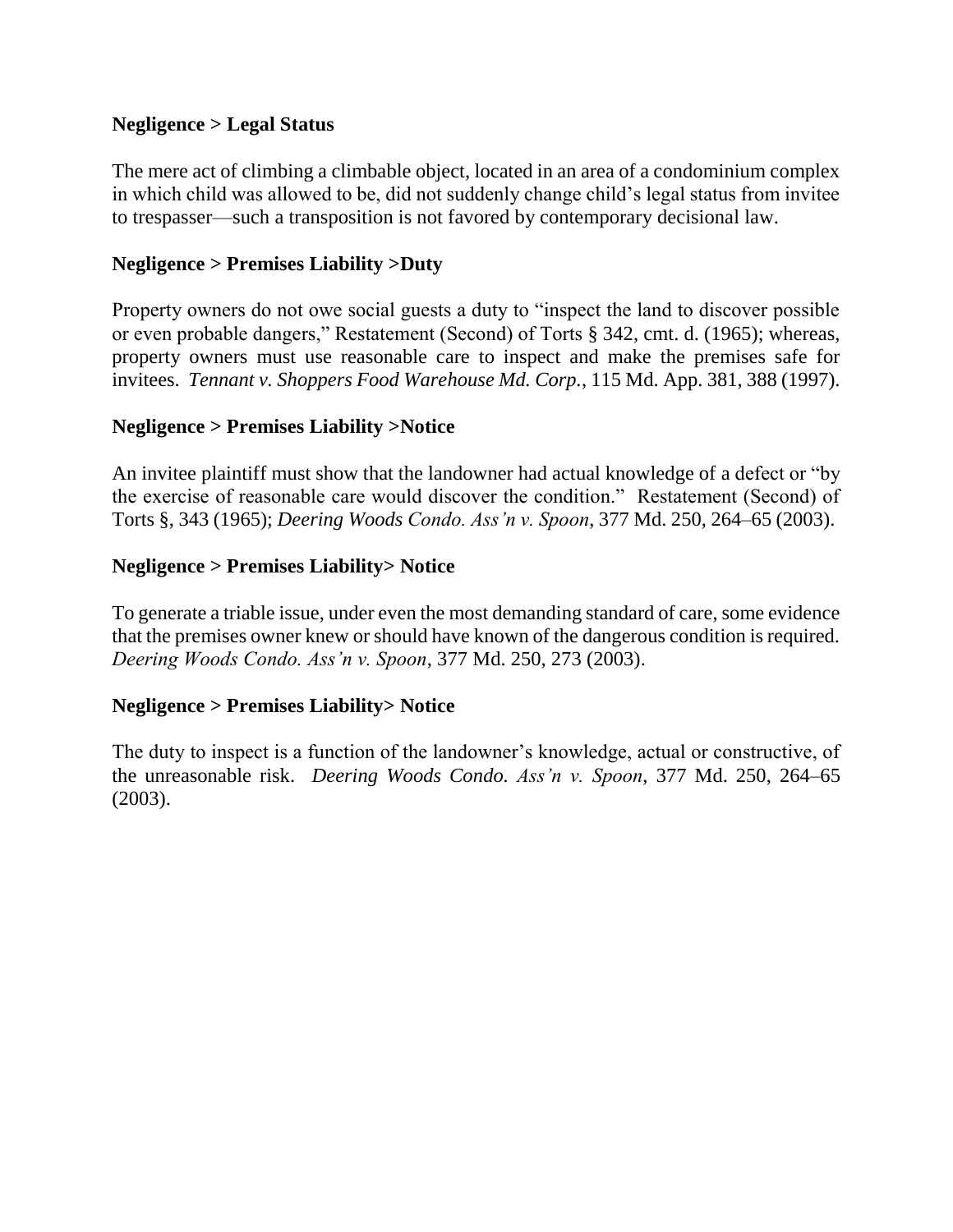Circuit Court for Montgomery County Case No. 434536-V

## REPORTED

# IN THE COURT OF SPECIAL APPEALS

### OF MARYLAND

No. 1130

September Term, 2018

# DAMIEN A. MACIAS

v.

SUMMIT MANAGEMENT, INC.

Meredith, Leahy, Beachley,

JJ.

Opinion by Leahy, J.

Filed: November 21, 2019

Pursuant to Maryland Uniform Electronic Legal Materials Act (§§ 10-1601 et seq. of the State Government Article) this document is authentic.



2019-11-21 14:56-05:00

Suzanne C. Johnson, Clerk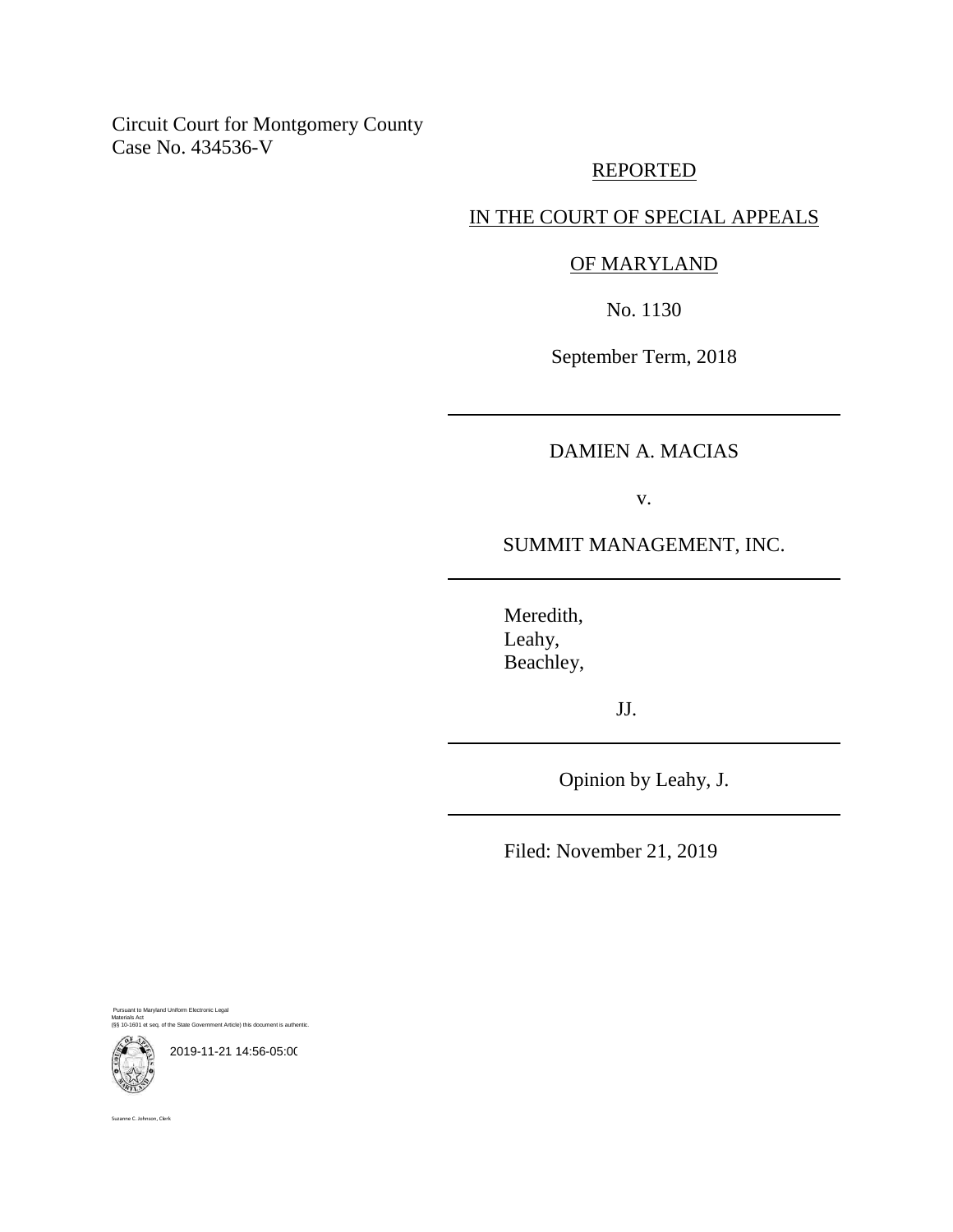Eight-year-old Damien Macias and his two younger siblings, Gabrial and Olivia, accompanied their mother one summer day in 2013 to the Waters House Condominium complex in Germantown, Maryland to visit their grandparents. While playing outside, Damien and Gabrial climbed atop the Waters House community sign made of large stones ("community sign"). After about ten minutes the boys decided to jump down and go back inside. When they went to dismount, they held onto the edge of a flat stone, which identifies the complex as "Waters House." The flat stone dislodged from the larger stonework holding it, causing the boys to fall to the ground, and the flat stone to fall on top of Damien. Damien suffered serious injuries to his chest and legs as a result and was transported to Children's Hospital for treatment.

Damien, and his father as next friend, filed a negligence action in the Circuit Court for Montgomery County against the Council of Unit Owners of Waters House Condominium ("Council") and Summit Management ("Summit" or collectively with Council as "Appellees"). The circuit court granted summary judgment in favor of Appellees. The court ruled that Damien was a bare licensee when he climbed the community sign because he was on it without the consent of the owner. The court also held, however, that even if Appellees owed Damien a greater duty of care, summary judgment was appropriate because (after close of discovery) there was no evidence that Appellees had any notice that the children had been climbing on the sign or any reason to suspect that the sign was in any way dangerous or defective. Damien and his father ("Appellants") noted a timely appeal and present the following question: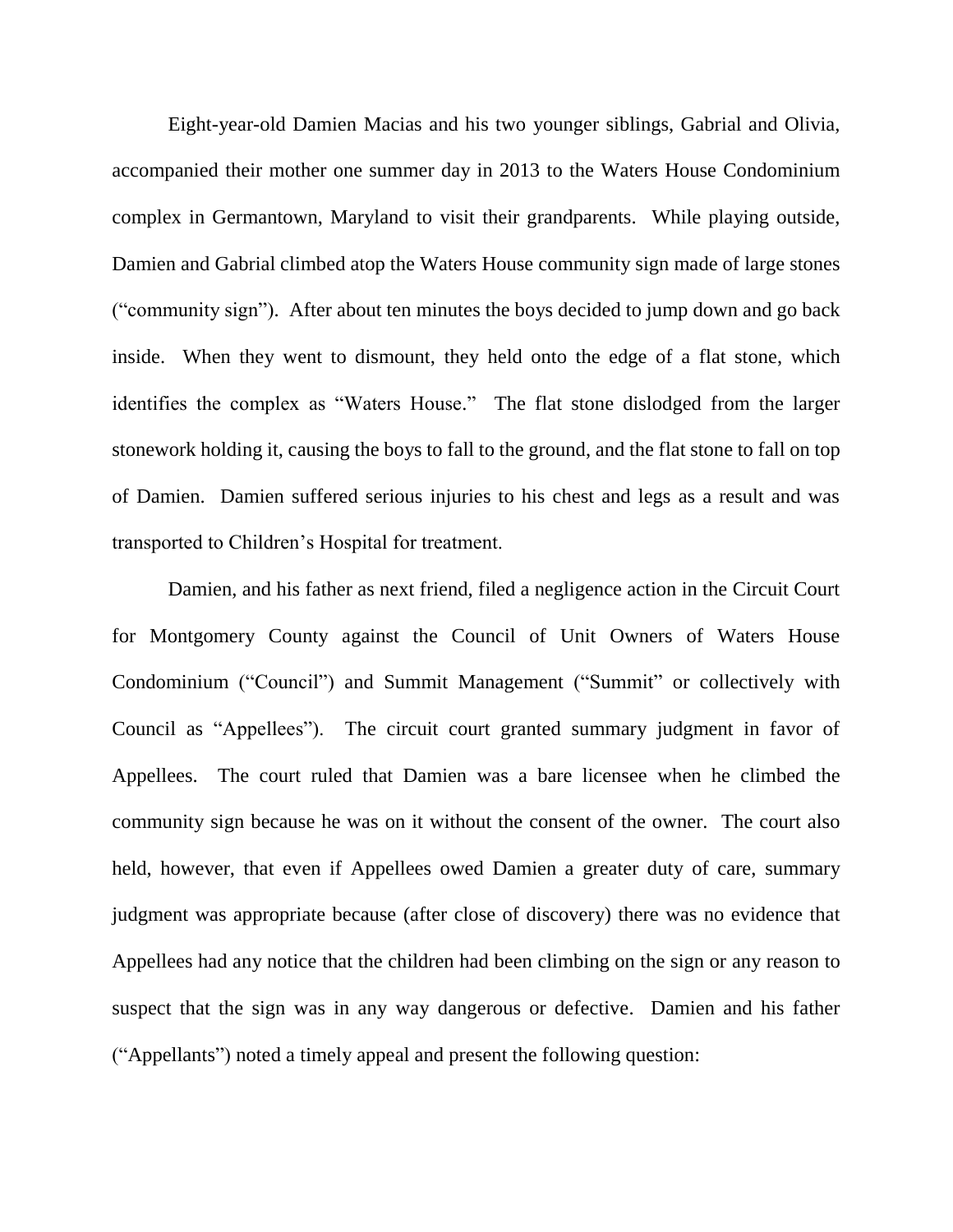[Did] the circuit court err[] by granting Appellees' motion for summary judgment and determining that Damien was a bare licensee and not an invitee when he played on the welcome sign on the grounds of the residence in which his grandparents resided?

We conclude, based on the material facts not in dispute in this case, that Damien was an invitee at the time he and his brother played on and around the community sign located in the common area of the condominium complex. Even allowing that Appellees owed Damien the highest duty as an invitee, we hold that the court decided correctly that Appellants failed to establish a *prima facie* case of negligence because the record reflects that Appellees did not have actual or constructive knowledge of any dangerous or defective condition, or that by the exercise of reasonable care, Appellees could have discovered the condition in time to warn Damien. Restatement (Second) of Torts § 343 (1965); *Hansberger v. Smith*, 229 Md. App. 1, 13, 21 (2016). Accordingly, we affirm the court's grant of summary judgment.

### **BACKGROUND**

The record evidence at summary judgment consisted primarily of the depositions of Damien and his parents, as well as some photographs of the community sign and surrounding area.<sup>1</sup> The following facts contained in the record were not disputed before the trial court.

<sup>&</sup>lt;sup>1</sup> Appellees noted in their Memorandum in Support of their Motion for Summary Judgment that Plaintiffs produced Answers to Interrogatories and Responses to Requests for the Production of Documents, but these were not included in the materials submitted to the court with the motion for summary judgment or in response to that motion.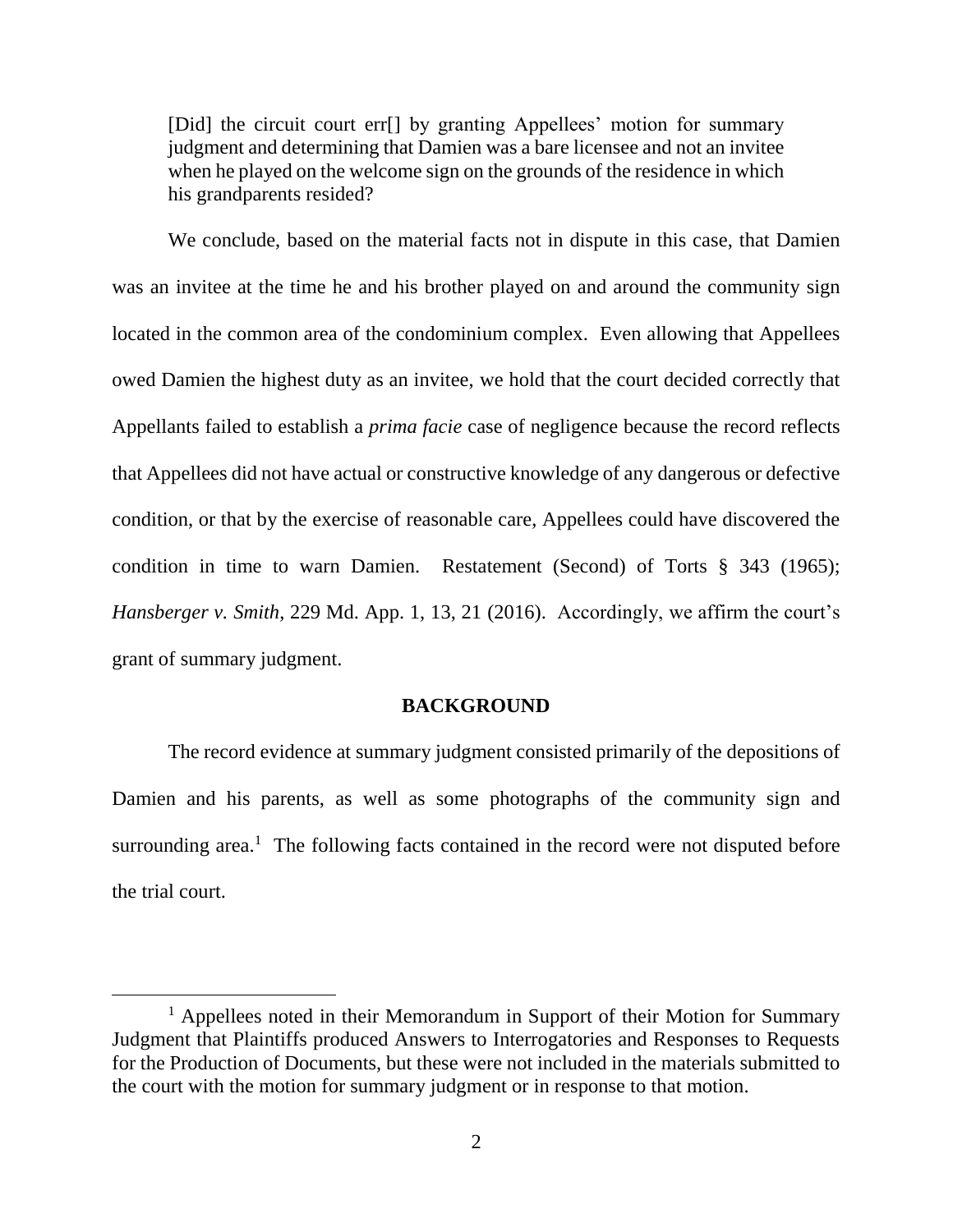The Macias family made frequent visits to Waters House Condominium complex where Larry and Maria Ward, Damien's grandparents, have owned a unit in the complex since 2005. The condominium complex was, at the time of the incident, managed by Summit. The community sign faces an intersection and the area behind it is grassy and landscaped with several trees and bushes. There is no sign or fencing indicating that the community sign or the area around it is off limits to guests. A playground is located on the grounds on the side opposite of the grandparents' condominium from where the sign is located.

Damien's father, Damien M. Macias, did not accompany the family to the Wards' condominium on July 6 because he had to work. While playing outside that day, Damien and his brother Gabrial, who was age six at the time, climbed atop the community sign, a five-foot-tall stone wall in which the flat stone sign was embedded.<sup>2</sup> Damien stated during his deposition that he wanted to sit on top of the wall so that he could watch cars passing on the street. He grabbed onto the top of the ledge and climbed up the back of the

 $\overline{a}$ 

\* \* \*

<sup>&</sup>lt;sup>2</sup> References in this case to the stone "wall" and the stone "sign" are to the same five-foot-tall stone structure. During Damien's deposition defense counsel solicited the following agreement:

Q. [Defendants' Counsel]. It's black lettering with a gray background. I'm going to call that the "sign." Okay? And do you see the stone around it, for example, in Exhibit No, 5—

A. [Damien] Yeah.

Q. [Defendants' Counsel] I am going to call that the "wall." Okay. So I'm going to call the sign one thing and the wall as something else. All right? A. Okay.

In this opinion, when referring to the whole sign (in other words, the stone wall and the flat stone sign mounted into the wall), we have adopted Appellants' designation of "community sign," found in their briefing on appeal.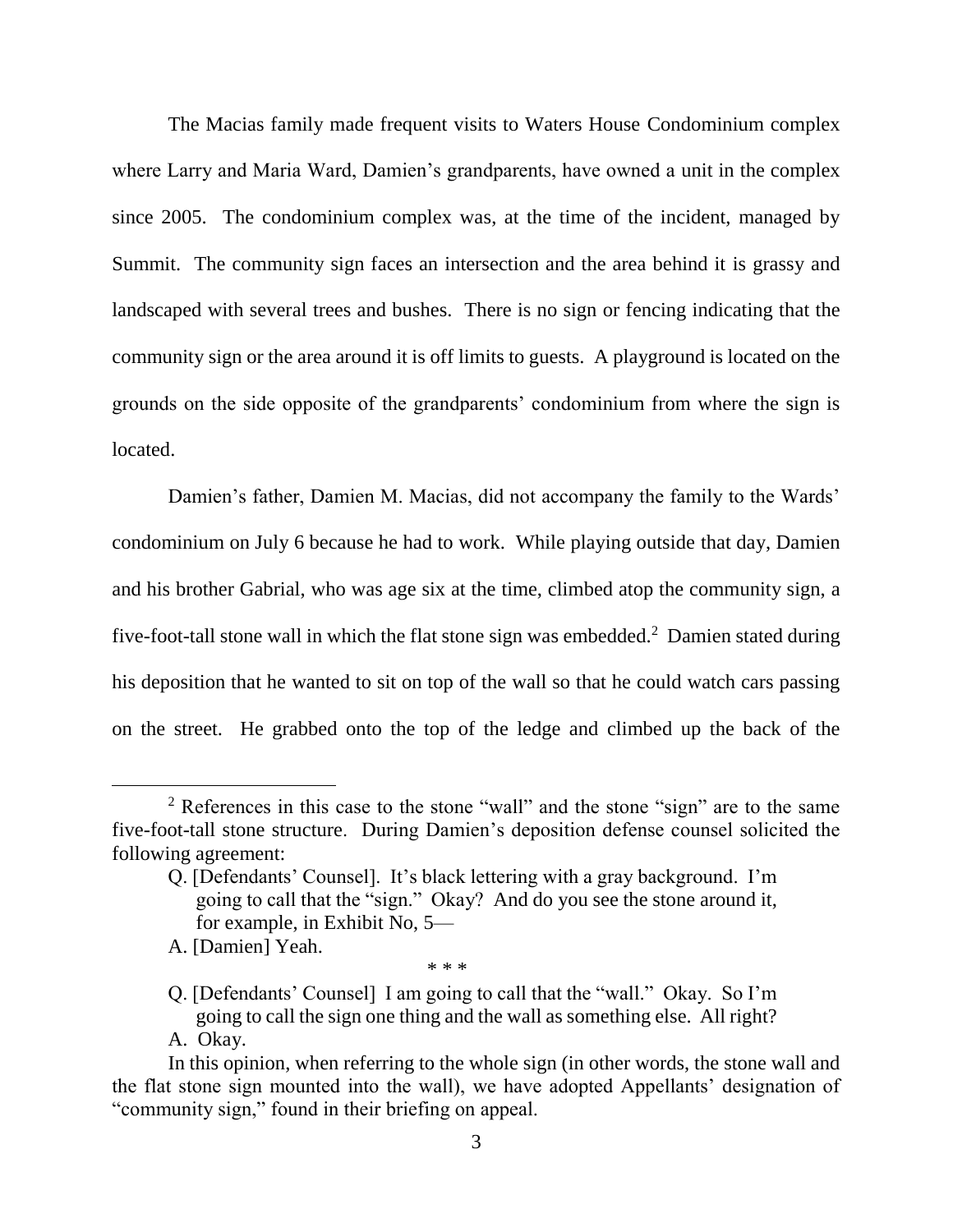community sign. Gabrial followed and the two sat on top looking at cars for about 10 minutes before deciding that they wanted to go back inside. Gabrial was scared to jump off the wall, so Damien suggested that they climb down the front where there were more handholds and footholds available.

When Damien went to dismount, he grabbed onto the top of the flat stone sign that was attached to the stone wall. Gabrial followed almost immediately after. Damien was able to push Gabrial out of the way to prevent him from being injured before the sign fell on top of Damien. No adult was outside with the boys directly supervising them at the time of the accident. Their mother, Mrs. Leticia Macias, stated in her deposition that she was inside cooking, but that her mother was outside with Olivia gardening and her father could see the boys playing from inside the condominium by looking out of the bay window.

Mrs. Macias testified during her deposition that this was not the first time the boys had climbed on top of the community sign. She explained that their father had "frequently" sat the boys atop the wall to watch firetrucks pass by. She further testified that it was the habit of the boys to play outside in the area around the community sign because it was visible from the bay window inside the Ward's condominium.

When prompted, Mrs. Macias admitted that she had never seen any children other than her own climbing the sign. She also agreed that, prior to the accident, she did not know of any defect in the construction of the community sign and there was no visible indication that it could present a danger. Damien also admitted, during his deposition, that his first indication that the community sign was dangerous occurred as he was climbing down the front of it and the flat stone began falling on top of him. He acknowledged that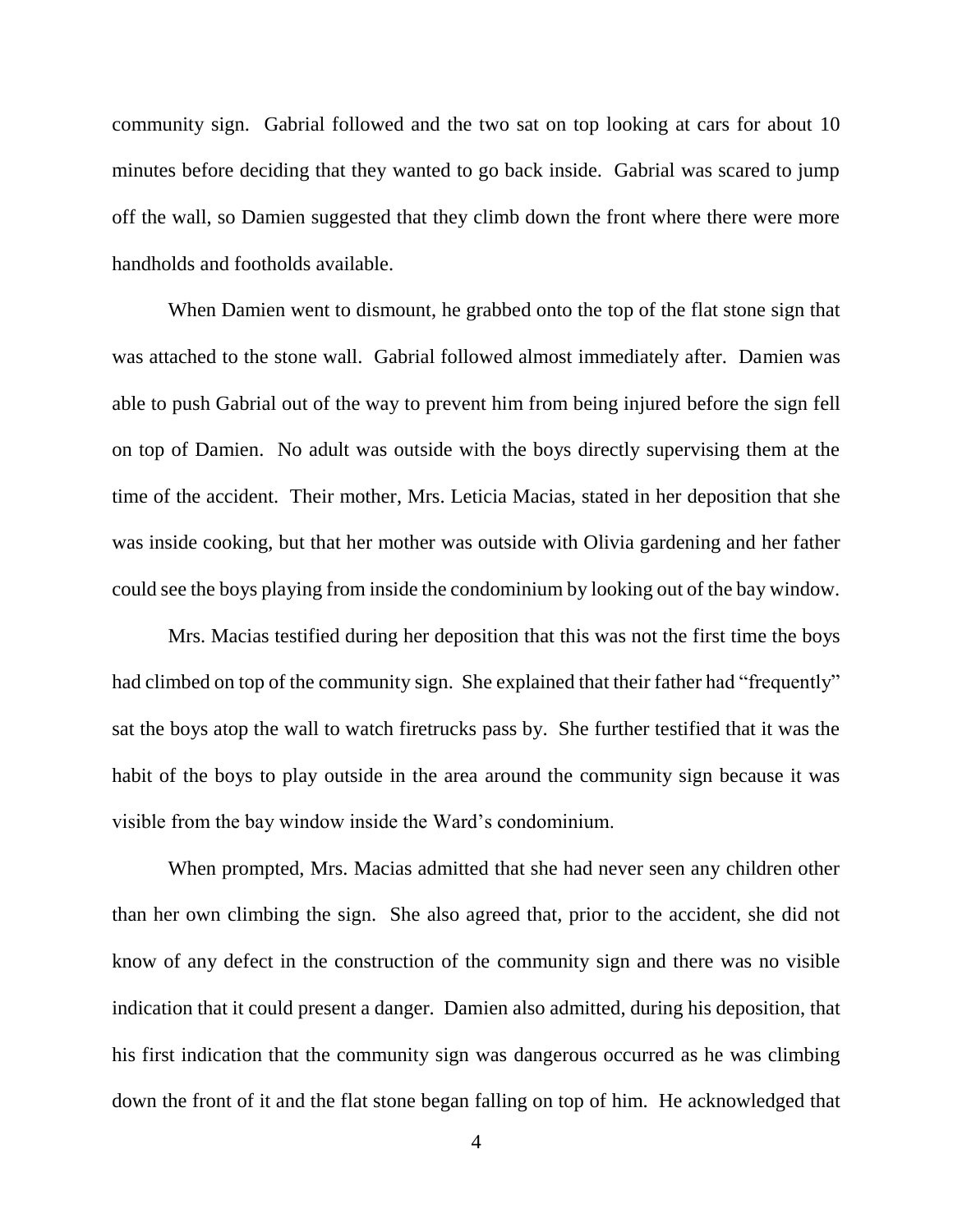on previous ventures on and around the community sign, he had never heard any suspicious sounds or felt any movement that would suggest a problem. He also agreed that the community sign was in good shape visibly on the day of the accident.

Damien's father explained during his deposition that the community sign "looked secure and safe" and that is why he allowed his children to play on it. He admitted that no one from the Council or Summit had given the children permission to climb on the community sign. He stated that, to his knowledge, no one else had ever been injured by coming into contact with the community sign, and he had no knowledge of the flat stone sign falling out of its stone framework on any prior occasion.

### **The Complaint**

On July 18, 2017, Appellants filed a two-count complaint in the Circuit Court for Montgomery County asserting negligence claims against the Council and Summit.<sup>3</sup> They charged that Appellees breached their duty owed to Damien, as an invitee on the premises of Waters House, by failing to inspect the community sign and failing to warn of any foreseeable dangers. They also alleged that the law imposed a "more stringent duty of care" on Appellees under the doctrine of attractive nuisance.<sup>4</sup>

<sup>&</sup>lt;sup>3</sup> The complaint itself does not include a jury demand, though the civil cover sheet filed with the complaint shows the box checked for a jury trial.

<sup>&</sup>lt;sup>4</sup> The circuit court observed correctly that Maryland does not recognize the attractive nuisance doctrine in cases involving children who are licensees or trespassers. *See Macke Laundry Service Co. v. Weber*, 267 Md. 426, 428 (1972). It appears, however, that Appellants abandoned their attractive nuisance argument at the summary judgment stage. We note that, although Maryland does not formally recognize the attractive nuisance doctrine, this does not relieve a landowner from the duty to consider, "in exercising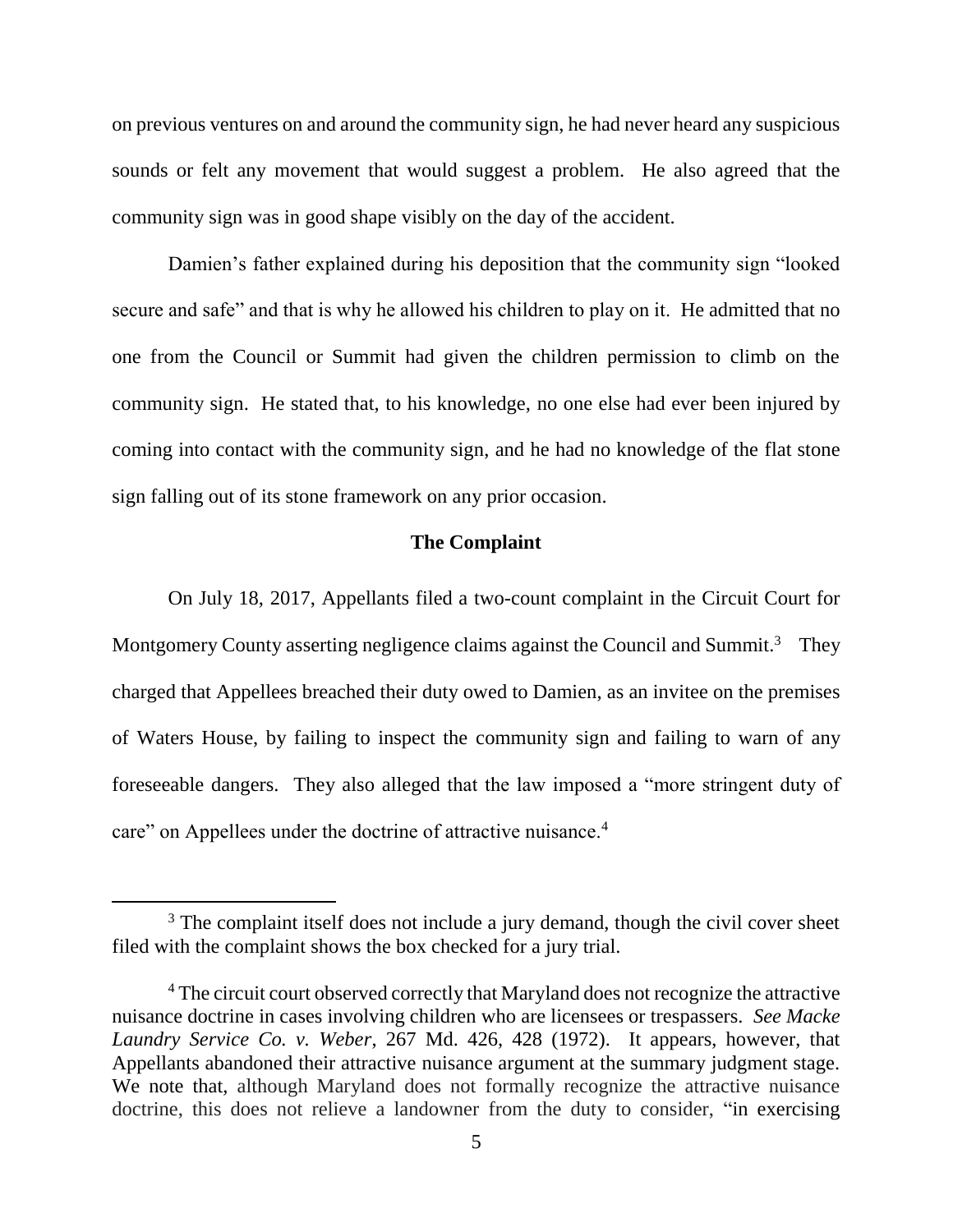Appellees filed an answer generally denying liability and asserting that the complaint failed to state a claim upon which relief could be granted.They also asserted nine affirmative defenses, including assumption of the risk and contributory negligence.

#### **Motion for Summary Judgment**

After the close of discovery, on April 6, 2018, Appellees filed a motion for summary judgment. Appellants filed an opposition, and the parties appeared in the circuit court for a hearing on June 19. In support of their motion, Appellees argued that Damien was a trespasser at the time he was injured because there was no invitation, express or implied, for Damien to climb the community sign. Appellees pointed out that neither Damien nor Mr. Macias testified that Appellees had in any way given Damien permission to play, or induced him to play, on the community sign. Relying on *Osterman v. Peters*, 260 Md. 313 (1971), *Barnes v. Housing Authority of Balt. City*, 231 Md. 147 (1963), and *Levine v. Miller*, 218 Md. 74 (1958), among other cases, Appellees averred they owed him no duty

reasonable care to make premises safe from any unreasonable risk of harm to his invitees, the capacity of children to understand dangers." *Pratt v. Maryland Farms Condo. Phase 1, Inc.*, 42 Md. App. 632, 639 (1979). More recently, in *Blackburn Ltd. P'ship v. Paul*, 438 Md. 100, 126-28 (2014), the Court of Appeals affirmed this Court's reversal of summary judgment in favor of the apartment complex owner, manager, and pool operator after a minor child nearly drowned in the complex swimming pool after gaining access through a gate that was faulty and failed to comply with a county ordinance and a State regulation. Judge Adkins, writing for a unanimous Court, recognized that under Maryland law "property owners owe no affirmative duty of care to trespassers[,]" yet "settled Maryland precedent acknowledges that, in some instances, the duty of care in a negligence action may arise from statute or regulation." *Id*. at 103. The Court held that if the Petitioners' alleged violation of the statute were proven, then it "would demonstrate the breach of a duty from Petitioners to [the child]" and that "[s]uch a duty, derived from statute, would apply irrespective of [the child's] legal status on the property when the incident occurred." *Id*. at 128.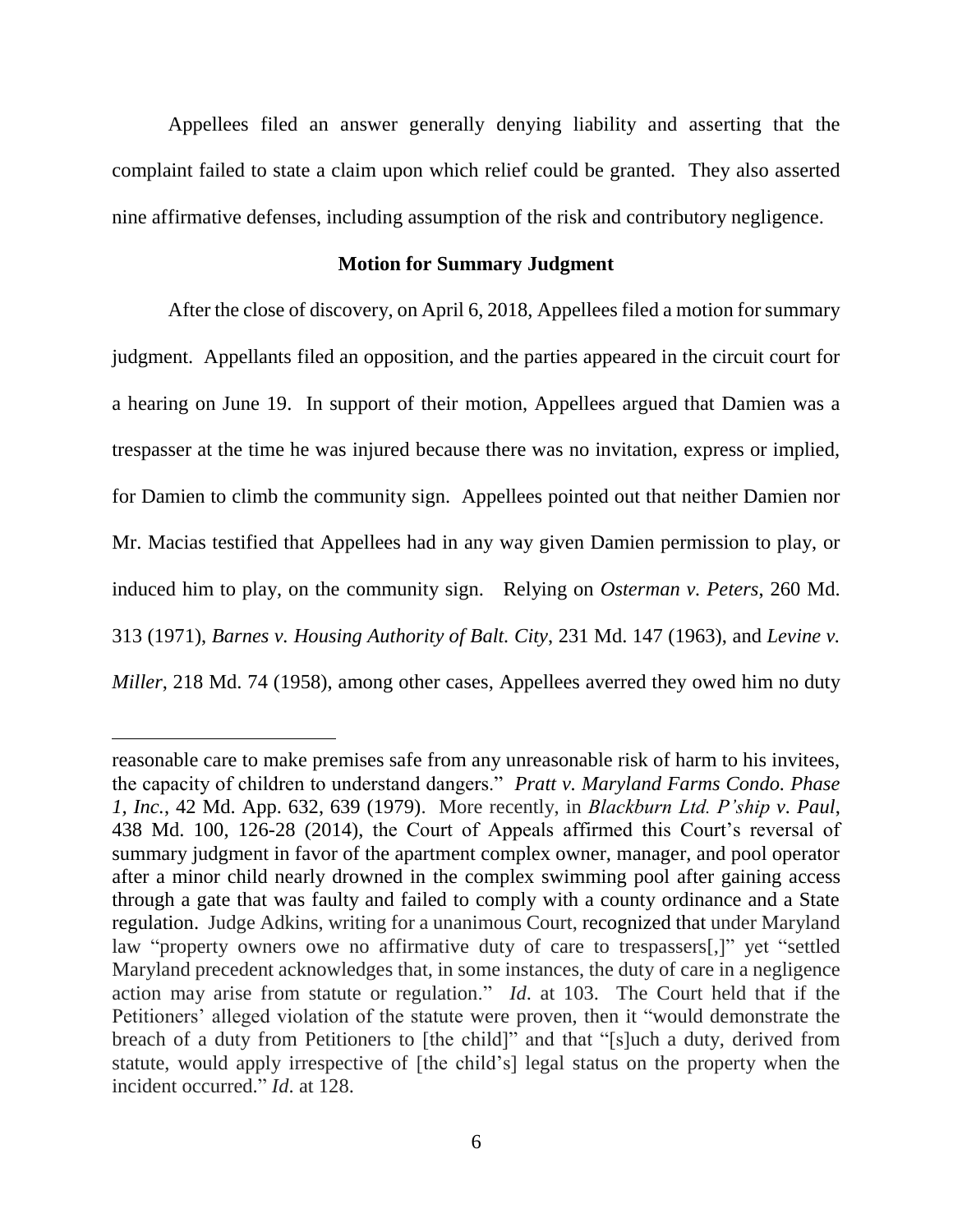except to refrain from "willful or wanton misconduct and entrapment." Furthermore, they contended that, even if Damien was an invitee, thereby imposing a higher duty of care on Appellees, there was no evidence produced during discovery that Appellees had notice of any dangerous condition. They asserted: "it is undisputed that no one else had ever been injured climbing  $[the]$  wall $[,]$ ... that the wall was not in poor or bad disrepair $[,]$ ... and that [Appellees] did not know that any children or any individuals had ever climbed on [the] wall before." Appellees highlighted that the record lacked any evidence that they had knowledge of a defect in the construction of the community sign or that they had knowledge that the Macias children sometimes climbed on it. Appellees noted that all three deponents testified that they, also, did not have any notice of any danger or risk associated with the sign. Finally, Appellees asserted that Damien was contributorily negligent, or, in the alternative, that he assumed the risk of injury when he climbed down the front wall holding onto the flat stone in the sign.

To the contrary, Appellants maintained that the community sign was located in the common area within the condominium complex and, therefore, Appellees had a duty to use reasonable care to ensure the sign was safe. Appellants analogized the duty of Appellees to that of a landlord, who has a duty to keep common areas safe, both for tenants and their guests. They argued that, because there were no warning signs or barriers to prevent climbing, there was an implied invitation for Damien to climb the community sign. They stressed that because Damien did not know of any risks associated with the community sign, he could not have been contributorily negligent, nor could he have assumed a risk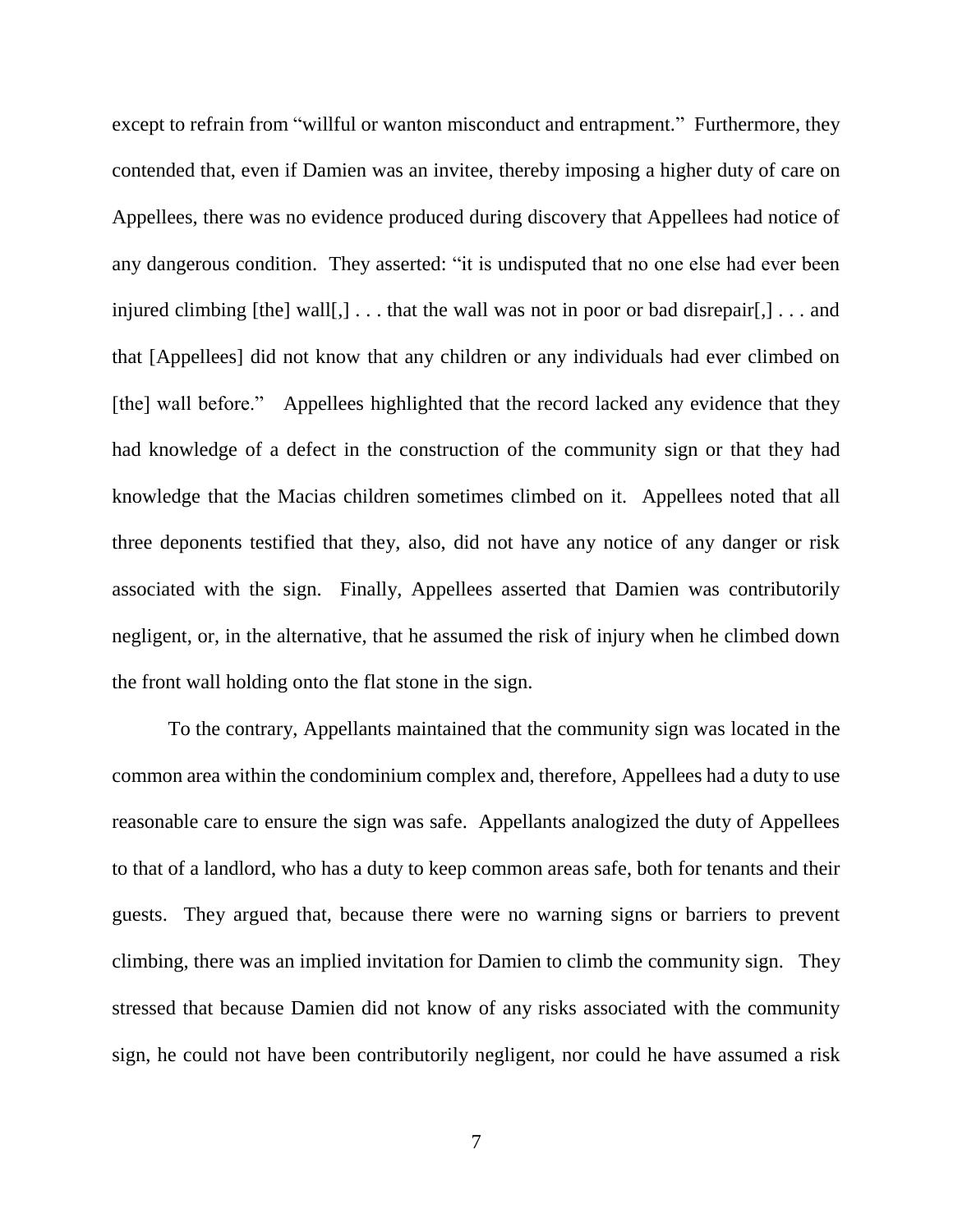that was not known. Considering these "many areas of dispute," Appellants asserted that the case should be resolved by the trier of fact rather than on summary judgment.

The judge commenced his ruling from the bench in favor of Appellees, by observing that

an 8-year-old-boy is going to explore and he's going to climb on things . . . [i]t would be hard for me to find that there's a duty on the part of the landlord to say, put up a sign. Children if you want to play, don't play here. You got to . . . expect 8-year-olds and 6-year-olds to read it, comprehend it and understand it. And that's why the parents are responsible.

But the judge also recognized, in commenting on the father's "passive approval" of the

children climbing the sign, that it

probably does appear harmless if there is only about a five foot [sic] and it's a wall … [i]t doesn't have barbed wire, doesn't seem to have any electrical wires coming out of it. There's no road going right by it. So, to a dad, you're not saying, oh, no, don't go near that sign because you could jump on it, it could fall and can hit you, kind of thing that's a very freak thing.

The judge then noted that the community sign was "not a designated climbing area. [] [N]o one's inviting children to play there. It's basically just advertising the complex." Accordingly, the judge announced that he would treat Damien as a bare licensee because he was on the community sign without the owner's consent. He steered away from calling Damien a "trespasser, which is a little harsh for a little guy[,]" but noted that he understood the legal distinction "when you go from an authorized area to one that you're not authorized [sic]." Given that the only duty owed to a licensee or trespasser is to "refrain from willful injury or entrapment," the court found that there was "no indication that  $\lceil \cdot \rceil$  there was any willful injury or entrapment."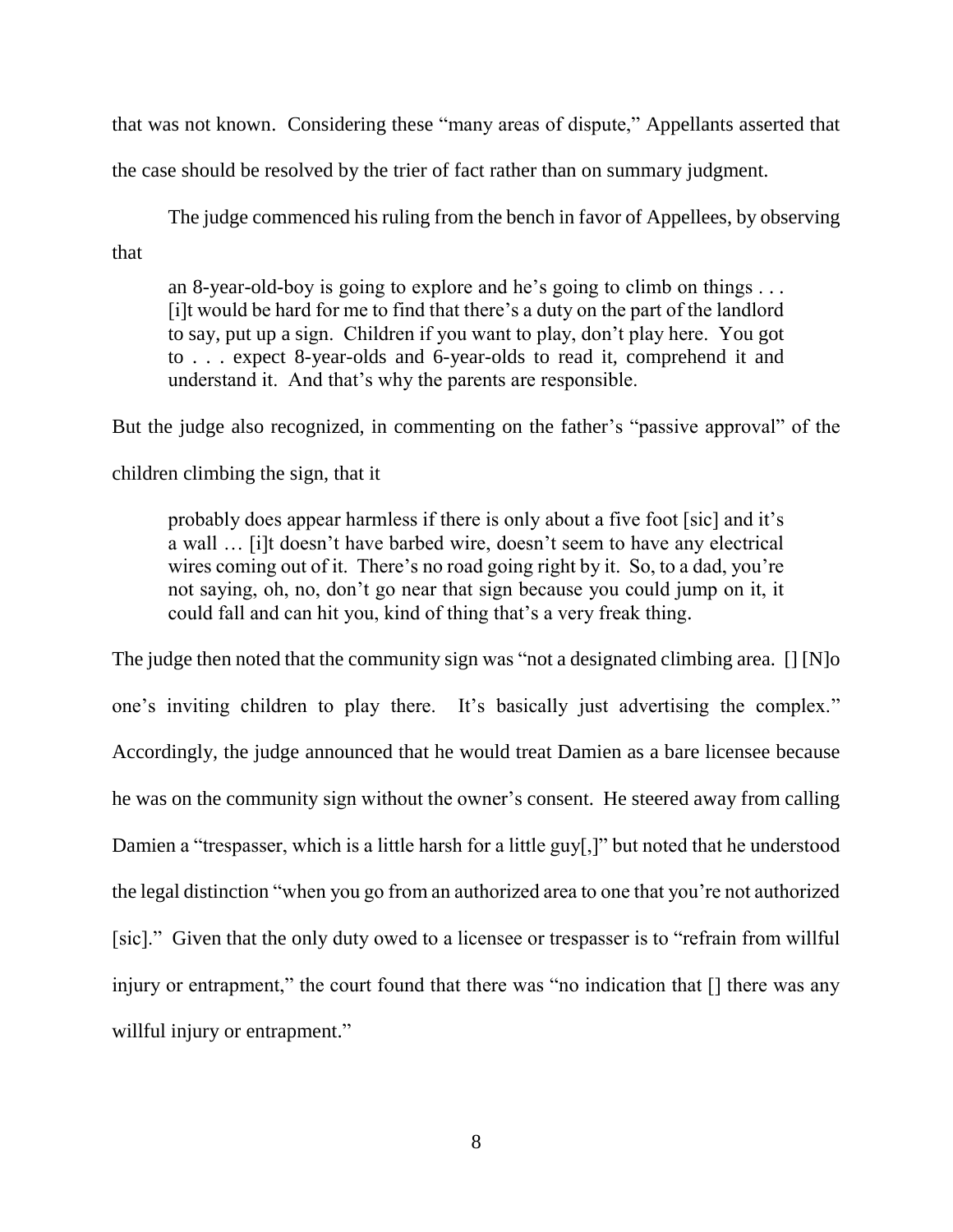The judge continued, however, by ruling that, *even if* Damien were "a social guest or licensee by invitation," there was no evidence in the record to support a finding that Appellees had knowledge or reason to know of "an unsafe condition or [that] anybody might get hurt there." With no evidence that Appellees knew or should have known of any potential danger, the court ruled that Appellees did not breach the duty to exercise reasonable care to make the premises safe or warn guests of a known danger. The judge reasoned:

There was no reported history of anybody else getting hurt. There was nothing visible, [no] nail sticking out, or anything like that that would put the owner on notice that it was a situation where someone could fall or get hurt or that the sign might give way if you jump on it. There was no indication that children traditionally jumped and played on that sign and swung on it. There was no indication [in] the record that there was any reason to believe that it was a dangerous situation.

The judge observed that "It was a freak thing that happened and nobody, maybe even if you were a little older, would you think, you would appreciate that risk." He stated that he was not prepared to find that Damien, as an eight-year-old child, assumed the risk or that he was contributorily negligent as there was nothing in the record to show the community sign might pose a danger to anyone. The judge observed, "[y]ou know you get to those areas if, in fact, there's negligence." In conclusion, the court ruled: "I find that there was no genuine dispute of any material[] facts. And I find as a matter of law, there was no duty on the part of the landlord to do any more than what was done there." This appeal timely followed.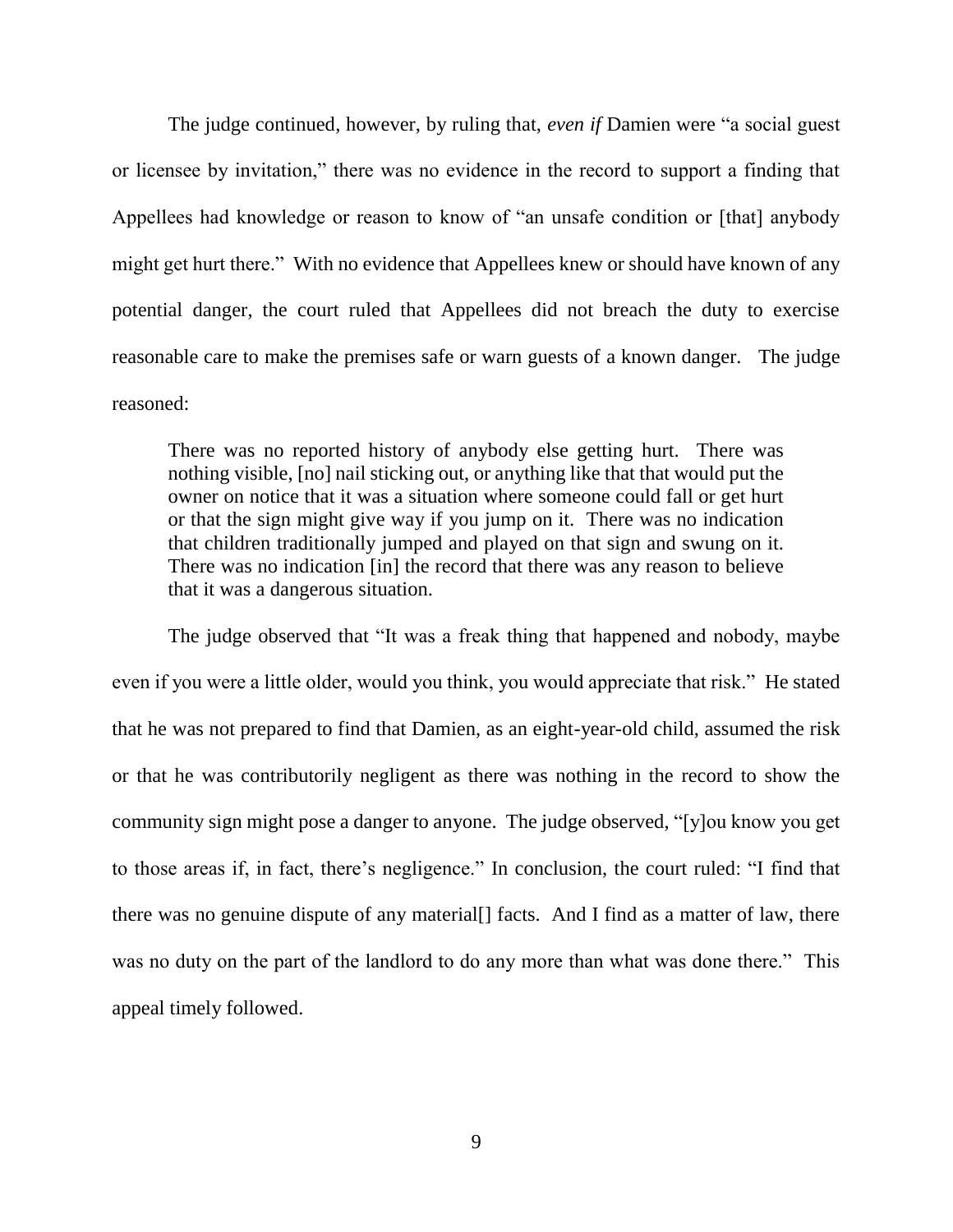#### **DISCUSSION**

#### **I.**

### **A. Standard of Review**

We review the circuit court's grant of summary judgment without deference. *Koste v. Town of Oxford*, 431 Md. 14, 25 (2013) (quoting *D'Aoust v. Diamond*, 424 Md. 549, 574 (2012)). Maryland Rule 2-501(f) provides that a circuit court shall enter summary judgment in favor of the moving party "if the motion and response show that there is no genuine dispute as to any material fact" and the moving party "is entitled to judgment as a matter of law." Thus, we must first ascertain, independently, whether a dispute of material fact exists in the record on appeal. *Hill v. Knapp*, 396 Md. 700, 711 (2007); *Richardson v. Nwadiuko*, 184 Md. App. 481, 488 (2009). "[O]nly where such dispute is absent will we proceed to review determinations of law[,]" and then we will "construe the facts properly before the court, and any reasonable inferences that may be drawn from them, in the light most favorable to the non-moving party." *Remsburg v. Montgomery*, 376 Md. 568, 579– 80 (2003) (citations omitted). When analyzing the decision of the circuit court, we consider only the grounds for granting summary judgment relied upon by the court. *Landaverde v. Navarro*, 238 Md. App. 224, 241, *cert. denied sub nom., Parrish Servs. v. Landaverde*, 461 Md. 502(2018); *Deboy v. City of Crisfield*, 167 Md. App. 548, 554 (2006).

Maryland premises-liability law allows disposition on summary judgment when the pertinent historical facts are not in dispute. *See, e.g.*, *Hansberger*, 229 Md. App. at 13, 21- 24 (affirming a grant of summary judgment in favor of possessor of farm based on lack of any knowledge of late-night field party on the farm); *Richardson*, 184 Md. App. at 483-84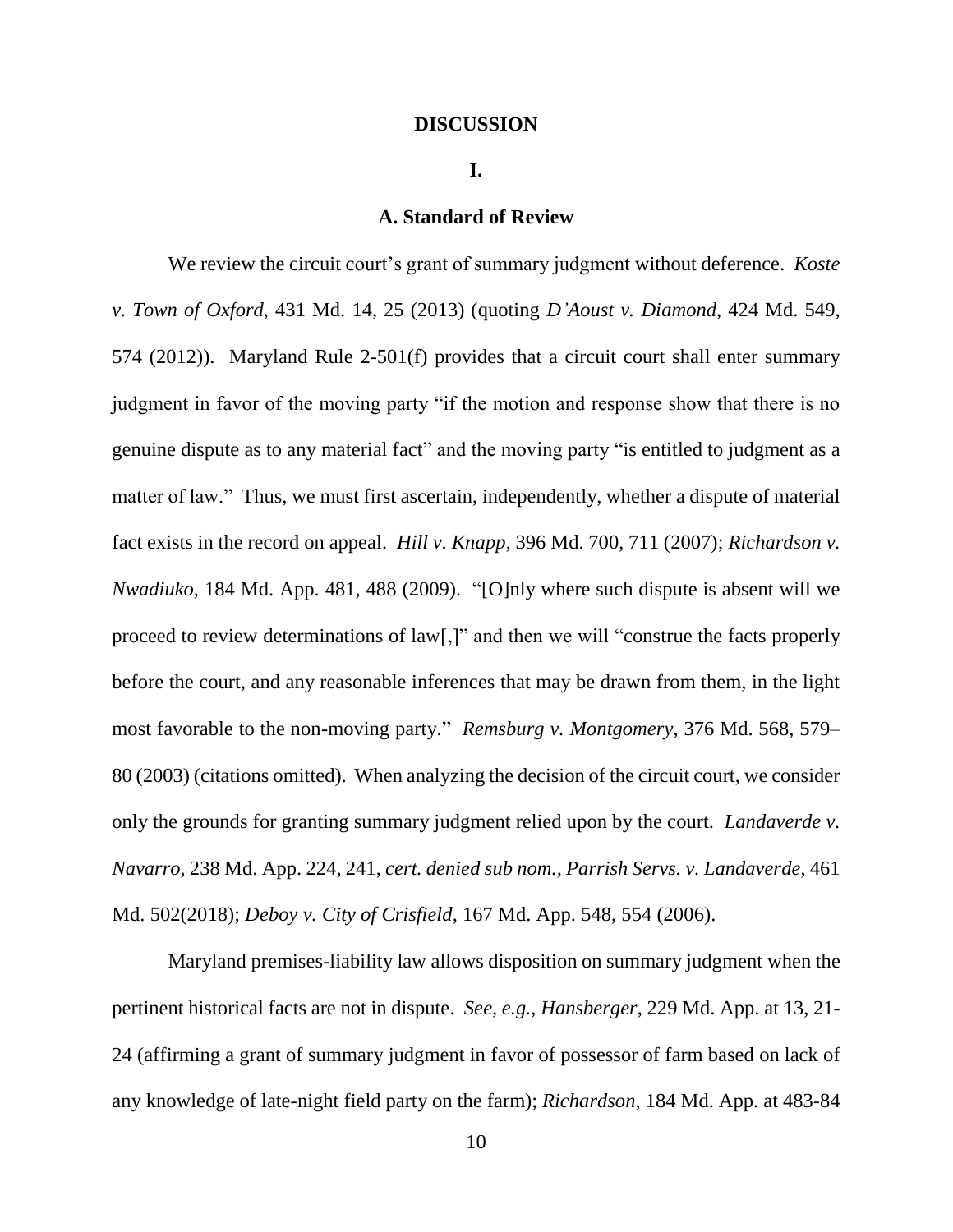(affirming a grant of summary judgment in favor of defendants where, although the lower court erred in concluding that patient was a bare licensee, the court determined correctly that plaintiffs failed to establish a prima facie showing of negligence); *see also Barnes*, 231 Md. at 152-53 (affirming a directed verdict in favor of defendant on the issue of whether plaintiff was a trespasser or an invitee and instructing that when it is manifest that, "on the plaintiff's own showing and the uncontradicted evidence in the case, there is no rational ground on which a verdict for the plaintiff can be based, the court has the duty, on a proper motion by the defendant, to direct a verdict for him" (citing *Landay v. Cohn*, 220 Md. 24 (1959); *Levine*, 218 Md. 74)); *but see Sutton-Witherspoon v. S.A.F.E. Management, Inc*., 240 Md. App. 214, 218 (2019) (holding that circuit court erred in granting summary judgments in premises-liability case by failing to address plaintiffs' alternative theory of negligence set out in complaint).<sup>5</sup>

<sup>5</sup> For other premises-liability cases decided on summary judgment, *see, e.g.*, *Joseph v. Bozzuto Mgmt., Co.,* 173 Md. App. 305, 319 (2007) (affirming grant of summary judgment in slip-and-fall case in which plaintiff proffered no evidence to show that apartment building owner and Housing Opportunities Commission had actual or constructive knowledge of a dangerous condition); *Deboy*, 167 Md. App. at 553 (affirming grant of summary judgment in favor of defendants based on court's determination that plaintiff was a bare licensee, rather than an invitee, and defendants did not owe her a duty to make the premises reasonably safe); *Wells v. Polland*, 120 Md. App. 699, 703 (1998) (holding that circuit court found correctly that plaintiffs were trespassers rather than invitees and affirming grant of summary judgment for defendants); *Doehring v. Wagner*, 80 Md. App. 237, 244-46 (1989) (affirming a grant of summary judgment in favor of defendants because the decedent was a trespasser, not an invitee, when he "intentionally and without consent" entered the property of another); *Kirby v. Hylton*, 51 Md. App. 365, 371, 377-78 (1982) (affirming a directed verdict for defendants in part because it was "abundantly clear that" the decedent was a trespasser and appellees simply had no duty "except [to] not [] entrap him or willfully injure him").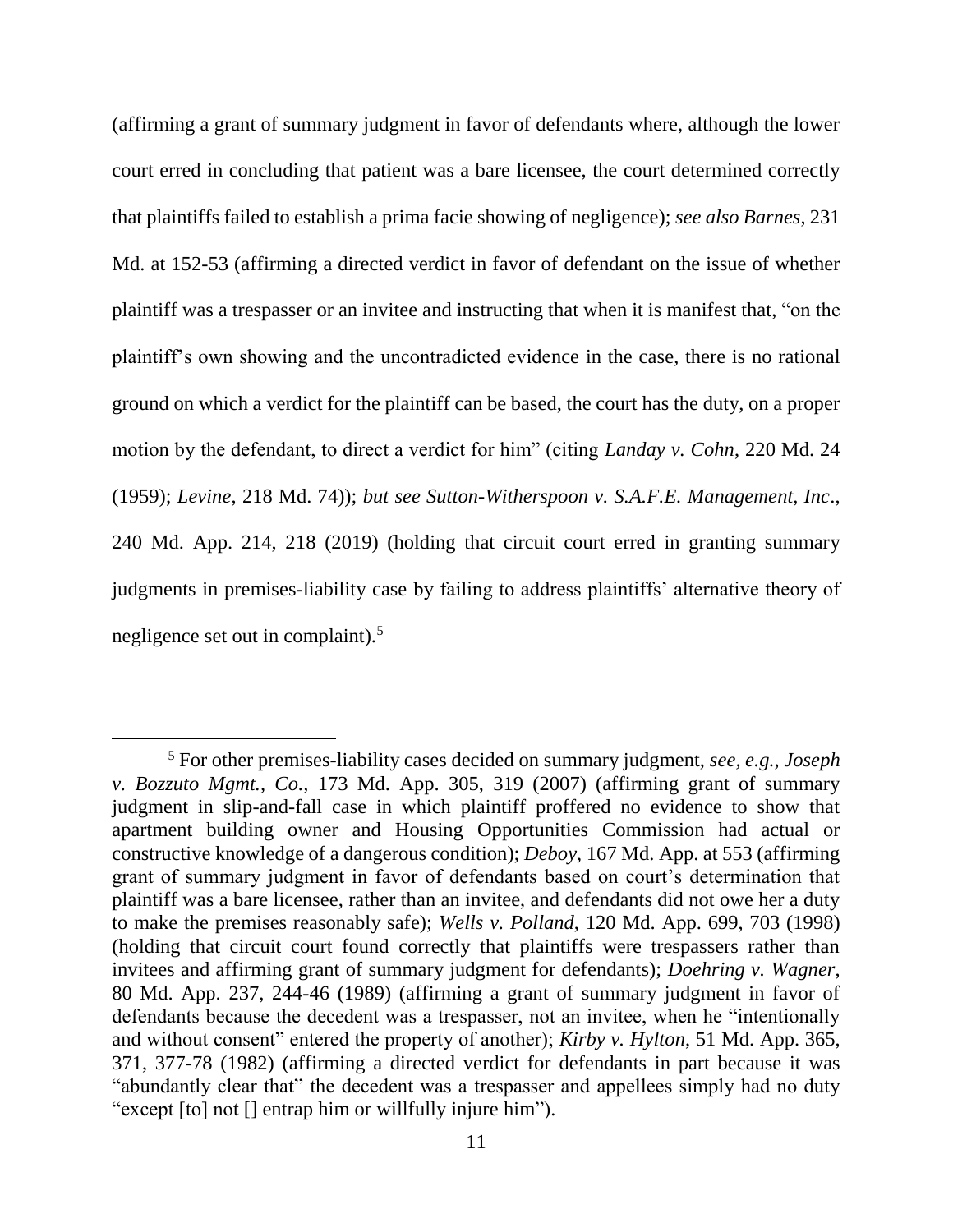Before we can set aside the trial court's ruling granting summary judgment in favor of Appellees, Appellants must show either that there was a material fact in dispute involving one of the elements of negligence, or that Appellees were not entitled to judgment as a matter of law. *Wells v. Polland*, 120 Md. App. 699, 709 (1997).

### **II.**

#### **Negligence**

### **A. No Material Facts in Dispute**

Appellants contend that "there exists . . . a genuine issue of material fact—as to whether or not Damien was an invitee while playing on the community welcome sign of his grandparents' condominium complex." This generalized contention, without more, does not meet the requirements of Maryland Rule 2-501(f) and Maryland decisional law.

A material fact is one that, "depending on how it is decided by the trier of fact, will affect the outcome of the case." *Warsham v. James Muscatello, Inc.*, 189 Md. App. 620, 634 (2009) (citations omitted). The burden is on the party opposing a motion for summary judgment to "show disputed material facts with precision in order to prevent the entry of summary judgment." *Id.* (citation omitted).

The status of an entrant, and the legal duty owed thereto, are questions of law informed by the historical facts of the case. *See Troxel v. Iguana Cantina, LLC*, 201 Md. App. 476, 495 (2011) (citing *Corinaldi v. Columbia Courtyard, Inc.*, 162 Md. App. 207, 218 (2005)); *see also* Restatement (Third) of Torts: Liab. for Phys. & Emot. Harm § 50, cmt. e (2012) ("If there is no dispute about the relevant historical facts, the status of an entrant as a trespasser is decided by the court."). The material facts in this case, set out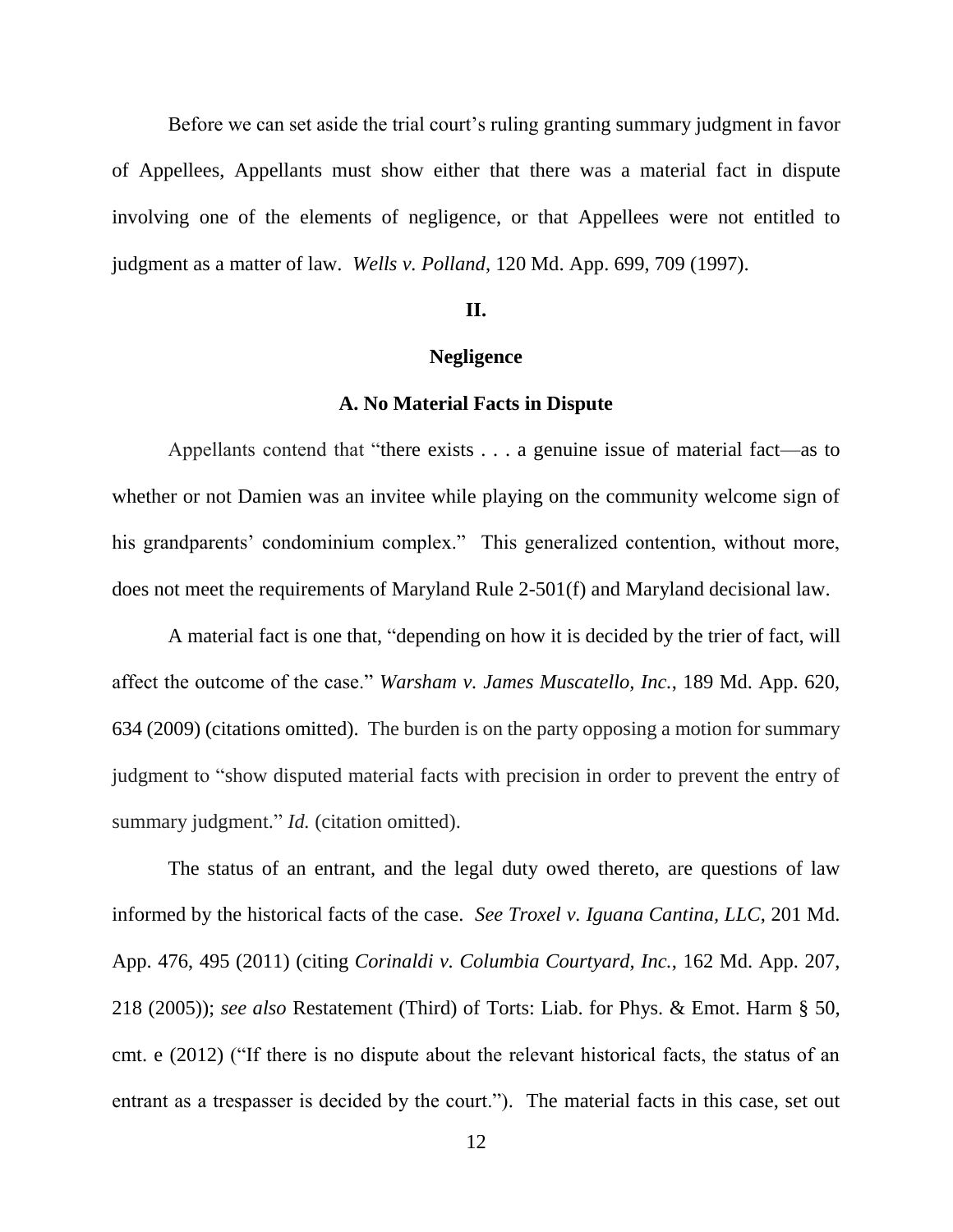above, are not in dispute. Indeed, Appellants have not pointed us to a single disputed *material fact* but, rather, state generally that Damien's legal status is in dispute. *Cf. Bagwell v. Peninsula Reg'l Med. Ctr.*, 106 Md. App. 470, 488 (1995) ("Mere formal denials or general allegations of a dispute are not sufficient to establish the dispute."). Appellants cannot set material facts into dispute simply by raising a question of law.

We hold that the circuit court found correctly that there were no material facts in contention as to whether plaintiffs/Appellants had established a *prima facie* case of negligence by offering "proof of some duty, a breach of that duty, proximate causation, and damages." *Wells*, 120 Md. App. at 709. We turn, therefore, to the question of whether the court was legally correct.

### **B. General Principles of Premises Liability**

A brief overview of Maryland premises-liability law is necessary to place our analysis in proper context. Premises liability is based on common-law principles of negligence, *see Troxel*, 201 Md. App. at 493, so a plaintiff must establish the four elements required in any negligence action:

(1) that the defendant was under a duty to protect the plaintiff from injury, (2) *that the defendant breached that duty*, (3) that the plaintiff suffered actual injury or loss, and (4) that the loss or injury proximately resulted from the defendant's breach of the duty.

*Joseph v. Bozzuto Mgmt., Co.*, 173 Md. App. 305, 314 (2007) (emphasis in original) (internal quotations and citations omitted). The burden is on the plaintiff to prove each of these elements. *Pratt v. Maryland Farms Condo. Phase 1, Inc.*, 42 Md. App. 632, 640 (1979) ("[I]f the plaintiff does not, in the first instance, introduce evidence on each element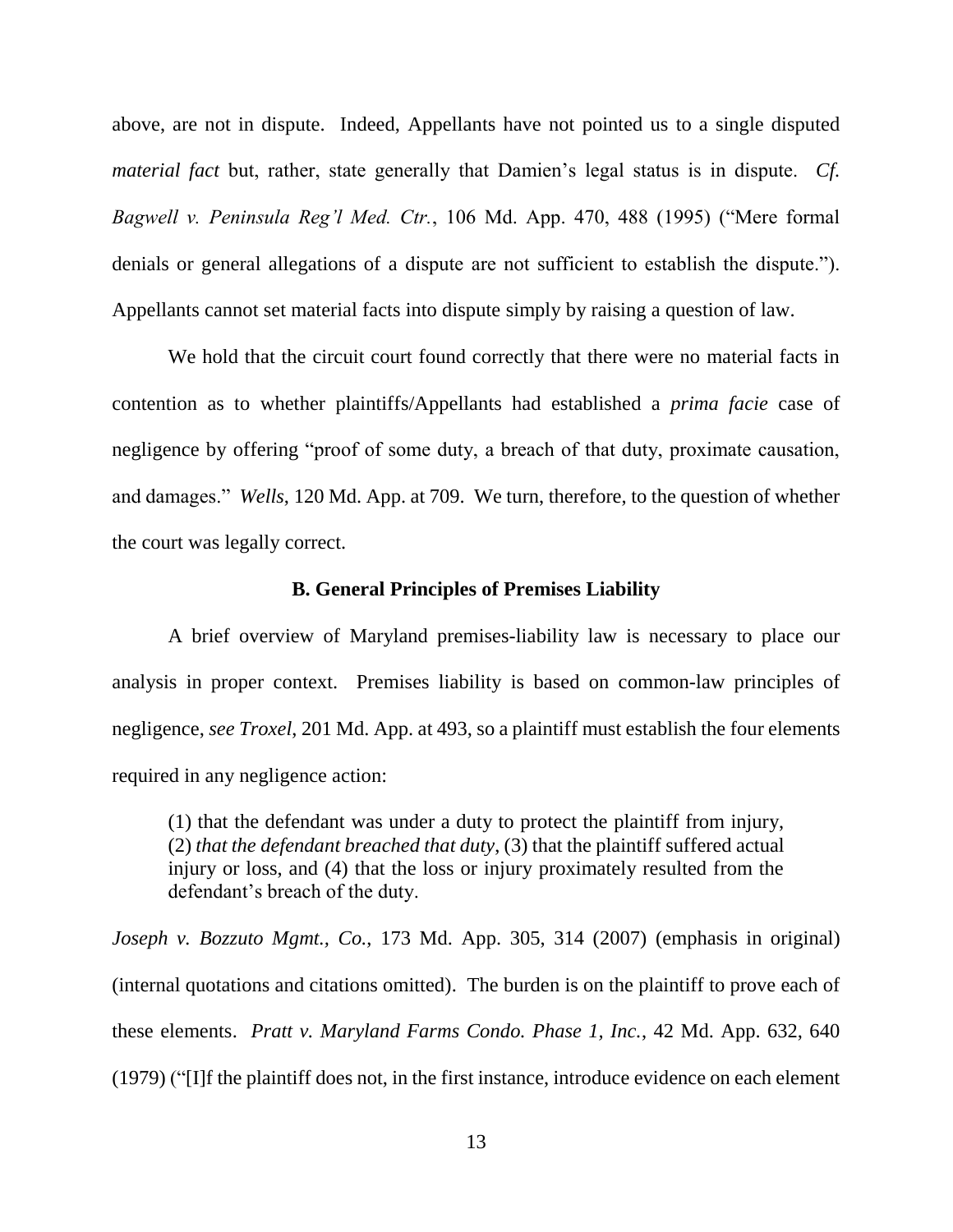which is sufficient to warrant a finding in his favor, he will lose his case at the hands of the court (by nonsuit, directed verdict, or the like).").

Although grounded in common-law principles, the analysis we must undertake in premises-liability cases is distinct from other classes of negligence at the outset because the duty owed by the possessor or owner of property to a person injured on the property is determined by the entrant's legal status at the time of the incident.<sup>6</sup> See Sutton-*Witherspoon,* 240 Md. App. at 234 (citing *Richardson*, 184 Md. App. at 489); *see also Bozzuto Mgmt.,* 173 Md. App. at 309 (discussing the distinction between lead-paint and slip-and-fall negligence cases, noting "[t]he respective types of cases are of the same genus, perhaps, but they are very different species."). We apply the general common-law classifications of invitee, social guest (or licensee by invitation), and trespasser (or bare licensee). *See Howard Cty. Bd. of Educ. v. Cheyne*, 99 Md. App. 150, 155 (1994). As we discuss in greater detail below, these classifications have their own subclasses but, in general, the highest duty is owed to invitees; namely, the duty to "use reasonable and ordinary care to keep the premises safe for the invitee and to protect the invitee from injury caused by an unreasonable risk which the invitee, by exercising ordinary care for the invitee's own safety will not discover." *Deboy*, 167 Md. App. at 555 (citation and brackets

<sup>6</sup> As reflected in the Maryland Civil Pattern Jury Instructions, there are four categories of entrant: 1) invitee, 2) licensee, 3) bare licensee, and 4) trespasser. Maryland Pattern Jury Instructions—Civil ("MPJI-Cv") 24:2 DEFINITIONS (2019). However, because landowners owe the same duty to bare licensees that they owe to trespassers, *Macke Laundry Serv. Co. v. Weber*, 267 Md. 426, 428-29 (1972) (citing *Crown Cork & Seal Co. v. Kane*, 213 Md. 152, 157 (1957)), property owners are only held accountable under three levels of duty.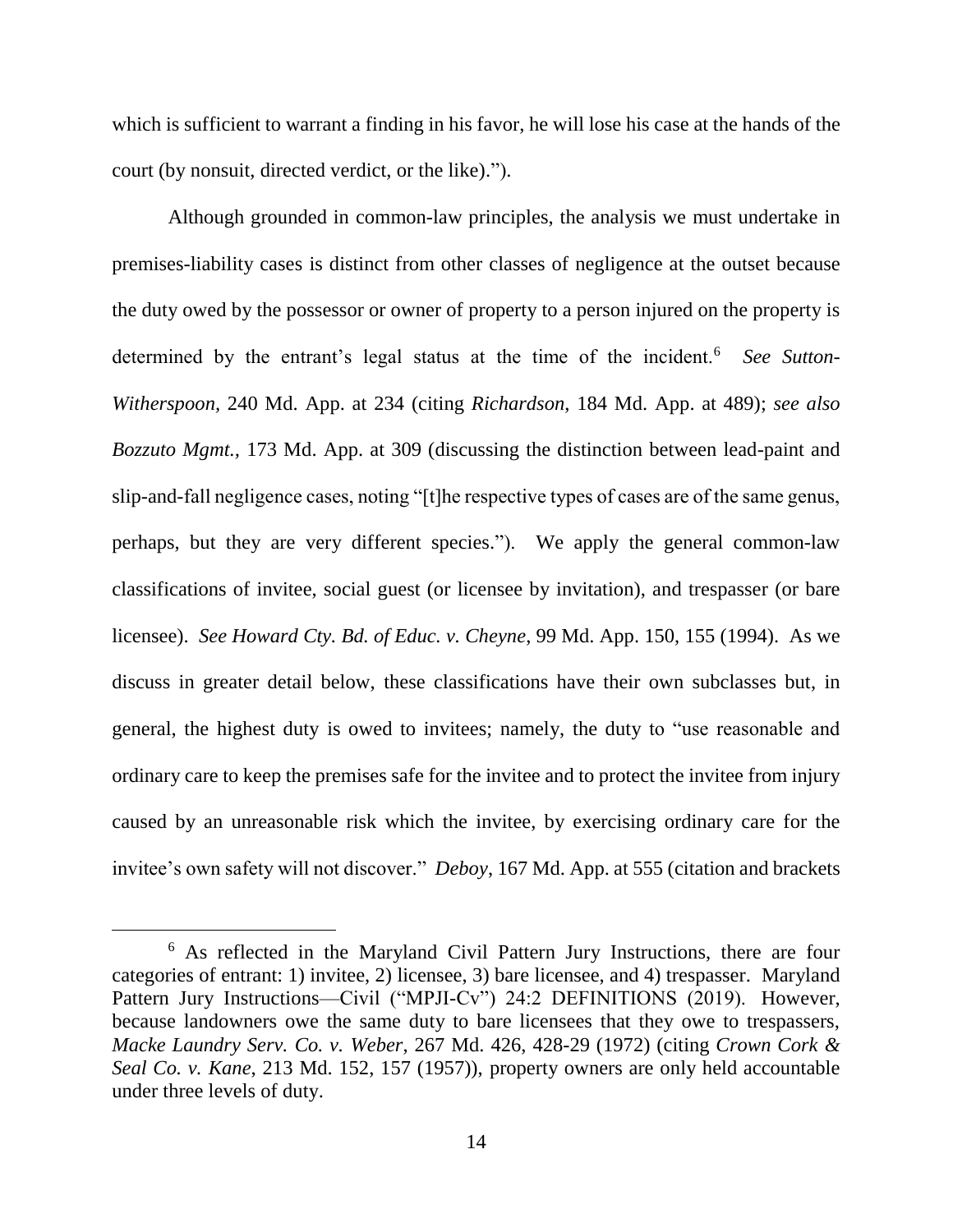omitted). At the bottom rung are trespassers and bare licensees, to whom is owed no more than to "abstain from willful or wanton misconduct or entrapment." *Id.*

A breach occurs when a party fails to discharge the duty owed. *Hartford Ins. Co. v. Manor Inn of Bethesda, Inc.*, 335 Md. 135, 147-48 (1994). A property owner will be liable to an invitee in negligence if (1) the owner "controlled the dangerous or defective condition;" (2) the owner knew or should have known of the dangerous or defective condition; and (3) "the harm suffered was a foreseeable result of that condition." *Hansberger*, 229 Md. App. at 21 (citation omitted). To establish a breach of duty, the plaintiff carries the burden to show that the defendant had actual or constructive knowledge of the dangerous condition and "that th[e] knowledge was gained in sufficient time to give [the defendant] the opportunity to remove it or to warn the invitee." *Rehn v. Westfield America*, 153 Md. App. 586, 593 (2003) (citation omitted).

The legally cognizable relationship between the breach of duty and the harm is also referred to as proximate cause. *Manor Inn of Bethesda*, 335 Md. at 156. "[T]o be a proximate cause of an injury, 'the negligence must be 1) a cause in fact, and 2) a legally cognizable cause.'" *Id.* at 156 (citation omitted). "Causation-in-fact concerns the threshold inquiry of whether a defendant's conduct actually produced an injury." *Troxel*, 201 Md. App. at 504 (citation omitted). "Once causation-in-fact is established, 'the proximate cause inquiry turns to whether the defendant's negligent actions constitute a legally cognizable cause of the complainant's injuries.'" *Id.* at 505 (citation omitted). This determination requires an analysis of whether the harm that occurred was a foreseeable result of any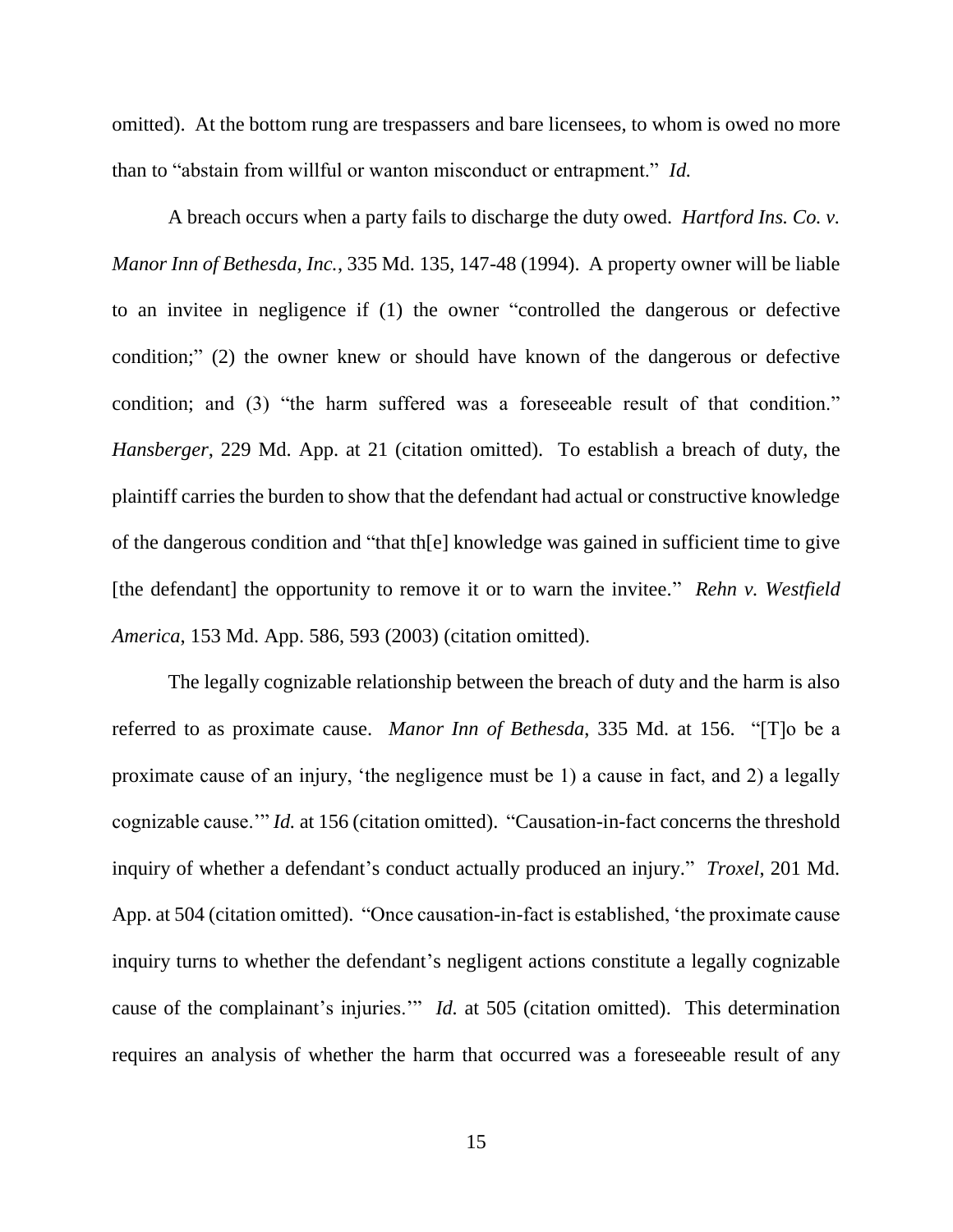negligent conduct, if established. *See id.* Proximate cause is ordinarily a question for the trier of fact, unless only one possible inference may be drawn from the facts of a case. *Id.*

It is important to underscore that foreseeability—the principal consideration in actionable negligence—is not confined to the proximate cause analysis. *See Kennedy Krieger Institute, Inc. v. Partlow*, 460 Md. 607, 633-34 (2018) (explaining that foreseeability is the principal determinant of common-law duty in personal injury cases). The role that foreseeability plays as a limitation on duty was explained by Judge McAuliffe writing for the Court of Appeals in *Henley v. Prince George's County*:

And at least since 1928 when [Chief] Judge Cardozo wrote *Palsgraf v. Long Island R. Co.,* 248 N.Y. 339, 162 N.E. 99 (1928), courts have given further effect to the social policy of limitation of liability for remote consequences by narrowing the concept of duty to embrace only those persons or classes of persons to whom harm of some type might reasonably have been foreseen as a result of the particular tortious conduct. In *Prosser and Keeton on The Law of Torts* § 53 (W. Keeton 5th ed. 1984) the authors conclude that the limitation of causation by the use of the modifier "proximate" and the limitation of duty by the requirement of foreseeability are fundamentally similar.

305 Md. 320, 333-34 (1986). We also discussed the superimposing function of

foreseeability in *Valentine v. On Target, Inc*.:

Although in many cases there is little or no overlap between the four elements, in some instances the same considerations that relate to or define the element of duty may also relate to or define the element of causation. The element common to both duty and causation is that of foreseeability. Prosser and Keeton speak to the problem at 274–75.

112 Md. App. 679, 683-84 (1996), *aff'd*, 353 Md. 544 (1999) (citing W. PAGE KEETON ET

AL., PROSSER AND KEETON ON TORTS, § 42, at 274-75 (5th ed. 1984)). The Court of

Appeals has cautioned, on the other hand, that '"foreseeability' must not be confused with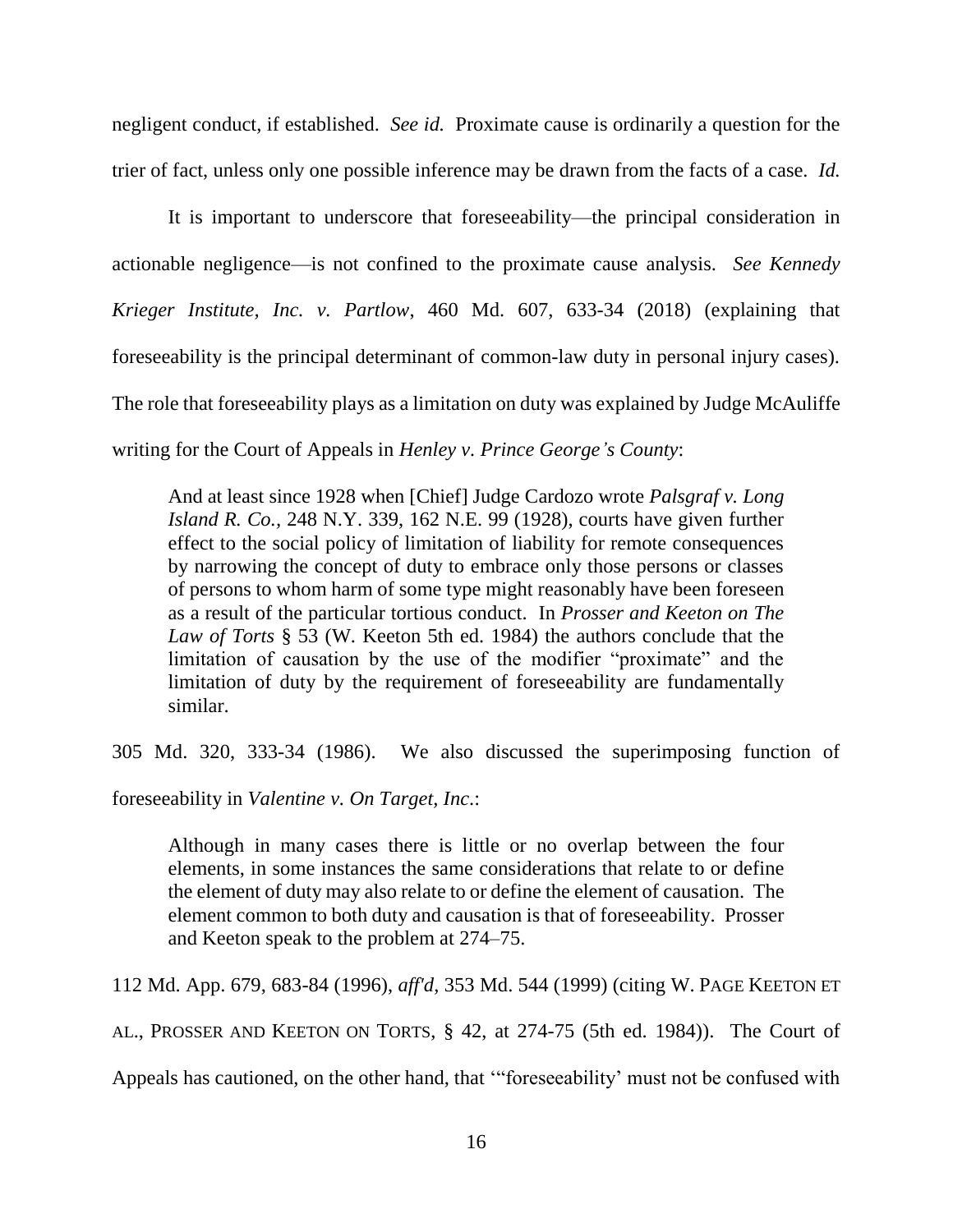'duty'. The fact that a result may be foreseeable does not itself impose a duty in negligence terms." *Ashburn v. Anne Arundel Cty*., 306 Md. 617, 628 (1986).

Appellants' sole contention on appeal is that the circuit court erred when it determined that eight-year-old Damien was a bare licensee, and not an invitee. Appellants aver, "[t]his case turns on a determination of Damien's legal status when he played on the community sign located on the grounds of the condominium complex in which his grandparents resided."

Appellees counter that regardless of the duty owed, Appellants failed to introduce any evidence of negligence on the part of the Council or Summit. They contend that the court's decision rested on its determination that there was no evidence that Appellees had actual or constructive knowledge of a dangerous condition, or that they had any opportunity to correct the danger or to warn Damien.<sup>7</sup>

Accordingly, we confine our analysis to only two issues—legal status and notice.

 $<sup>7</sup>$  Appellees submit that if we find error in the circuit court's determinations, then</sup> we should still affirm the order granting summary judgment based on Damien's contributory negligence. The circuit court determined that it was not necessary to reach the issues of contributory negligence and assumption of risk because the court found that there was no negligence. The court was correct in its determination. *See e.g*. *Morris v. Williams*, 258 Md. 625, 628 (1970) ("We need not consider the suggestion of the trial court that the eight year old plaintiff may well be guilty of contributory negligence in light of our conclusion that no primary negligence has been shown to exist.")

In their brief, Appellees also assert that "[i]t was error [for the circuit court] not to rule on the superseding/intervening negligence of [Mrs. Macias]." We will not address this issue either, not only because there was no evidence of negligence, but also because we are generally "confined to the bases relied on by the court, and will not affirm the grant of summary judgment for a reason not relied on by the circuit court." *Deboy*, 167 Md. App. at 554 (citation omitted).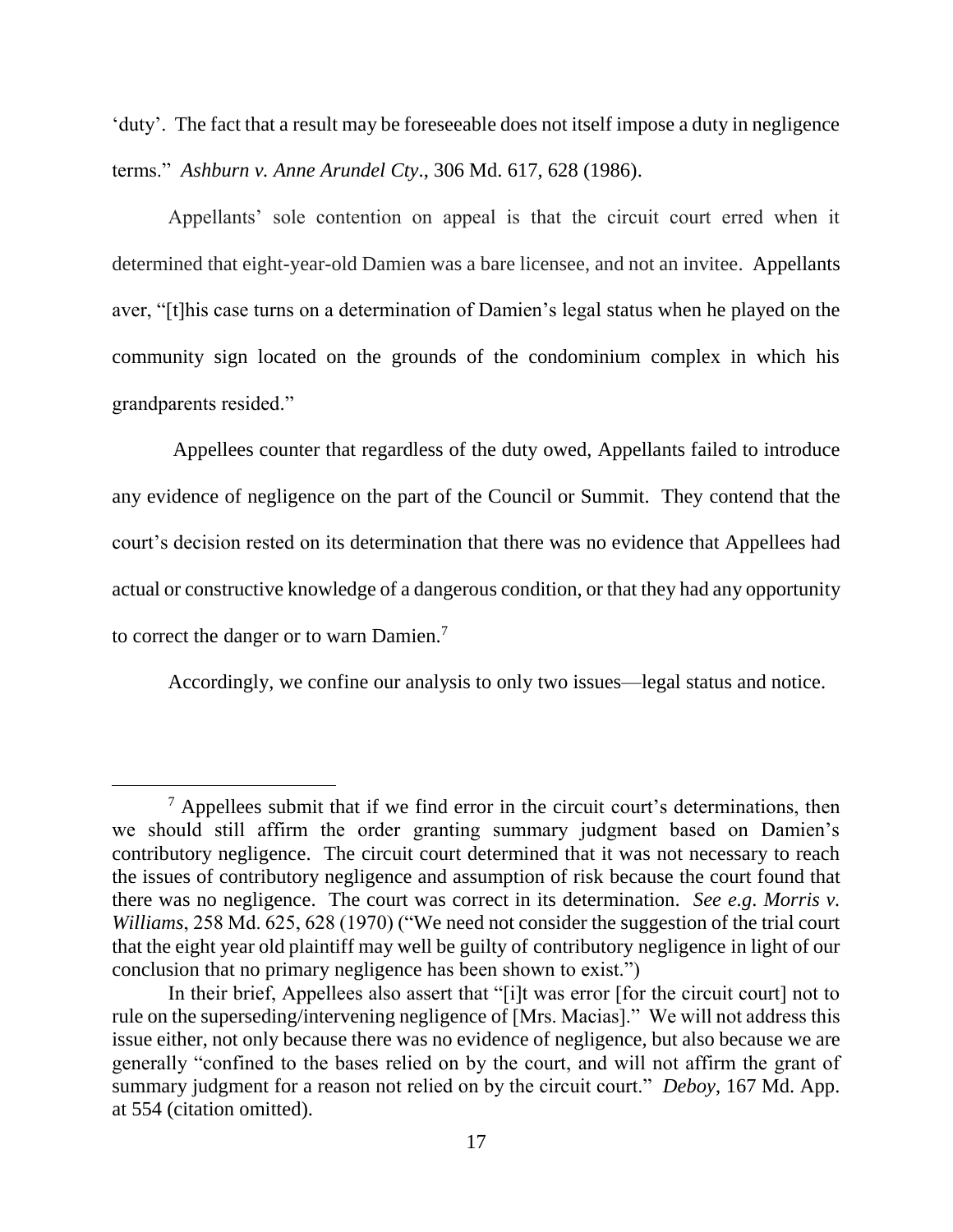#### **C. Legal Status**

### **1. Parties' Contentions**

Appellants contend that Damien was an invitee when he was playing on the common grounds of the condominium complex, and that that status was conferred on him as a guest of his grandparents, who had the status of business invitees. They assert there was no basis to find that Damien's status changed to that of a bare licensee while playing in the area around the community sign. They note that "[i]nvitee status can be established by implied invitation[,]" and that an implied invitation existed because Damien frequently played on the grounds, the community sign blended in with the grounds, and there was no indication that the community sign was not to be climbed or sat upon. They contend that it would be reasonable for Appellees to anticipate that children would play "in, around, and on the sign."

Conversely, Appellees claim that Damien's grandparents were not business invitees, and, thus Damien cannot "borrow" business invitee status from them. When Damien first arrived, Appellees say, his status at his grandparents' condominium was that of social guest because his primary reason for being on the property was to visit and eat dinner with his grandparents. Appellees submit that they were only required to warn Damien of known dangers, of which there were none. Further, Appellees contend that although Damien was a social guest, or licensee by invitation, he lost that status and became a trespasser or bare licensee when he climbed the community sign. Consequently, Appellees request that this Court affirm the circuit court's finding that Damien was a bare licensee at the time that he climbed the community sign.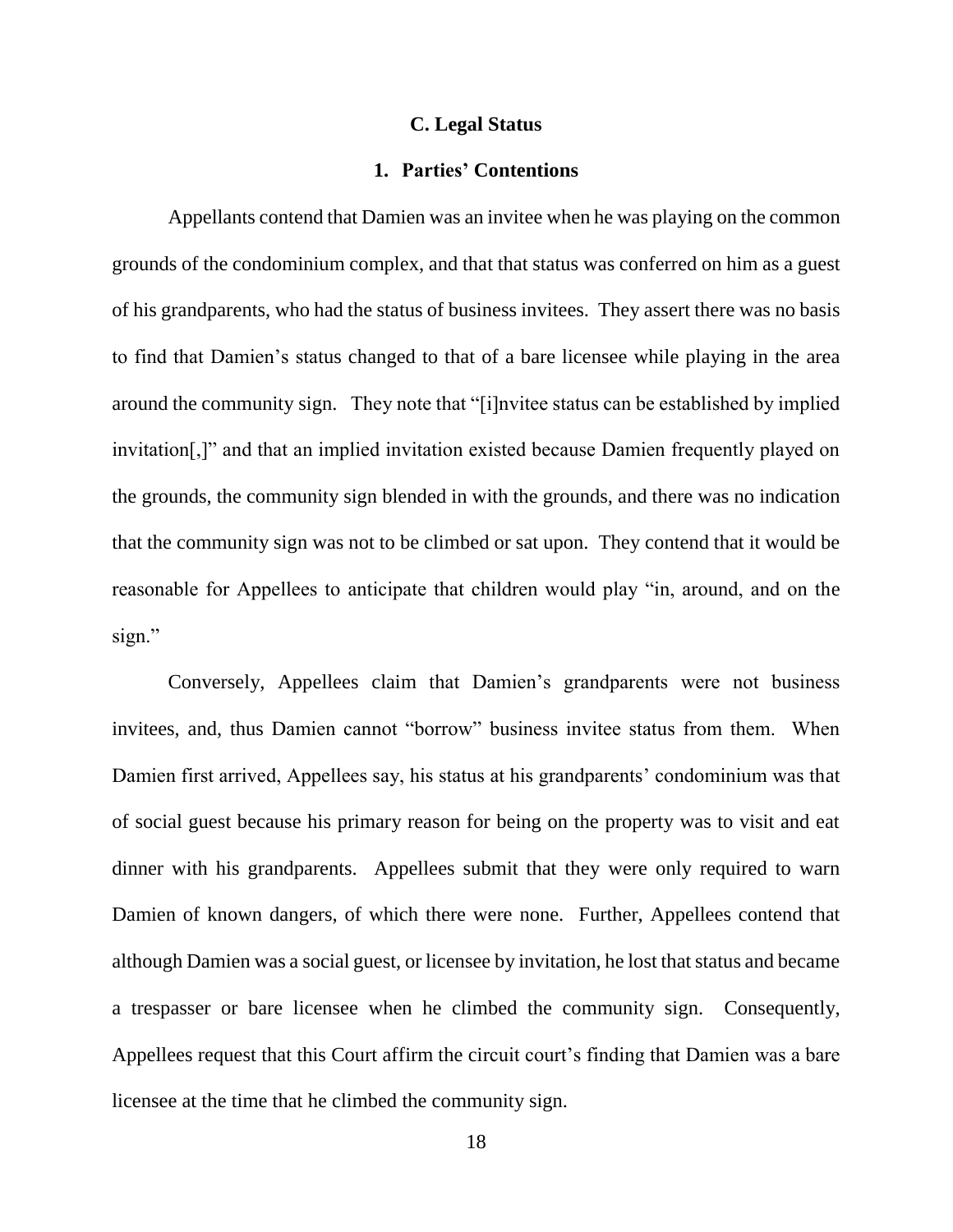### **2. Three Tiers of Duty**

A trespasser is one who intentionally enters the property of another without "privilege or consent[.]" *Wells*, 120 Md. App. at 710. And a bare licensee, "like a trespasser, takes the property as he finds it and is owed no duty greater than that owed the trespasser." *Macke Laundry Serv. Co. v. Weber*, 267 Md. 426, 428-29 (1972) (citing *Crown Cork & Seal Co. v. Kane*, 213 Md. 152, 157 (1957)). As we have already explained, a landowner generally owes no duty to a trespasser under Maryland law, even a young child, "except to abstain from willful or wanton misconduct or entrapment." *Wells*, 120 Md. App. at 710*; Levine*, 218 Md. at 79 (citation omitted). The anachronistic characteristics of this rule have been tempered by statute and recent cases. *See e.g. Baltimore Gas & Elec. Co. v. Flippo*, 348 Md. 680 (1998); note 4, *supra* (discussing the holding in *Blackburn Ltd. P'ship*, 438 Md. at 128, that regardless of a child's legal status, a duty of care in a negligence action may arise from statute or regulation).

A tier above trespasser is a social guest, sometimes referred to as a licensee by invitation. *Laser v. Wilson*, 58 Md. App. 434, 441 (1984). The social guest "takes the premises as his host uses them[,]" and the host must "exercise reasonable care to make the premises safe for his guest or he must warn him of known dangerous conditions that cannot reasonably be discovered . . . by the guest." *Bramble v. Thompson*, 264 Md. 518, 521-22 (1972). Maryland's seminal case on social host liability is *Paquin v. McGinnis*, in which Mrs. Paquin slipped on a "scatter rug" and fell while she was a houseguest of the McGinnis family. 246 Md. 569, 570 (1967). In affirming the circuit court's directed verdict in favor of the defendants, the Court of Appeals embraced the Restatement (Second)'s approach,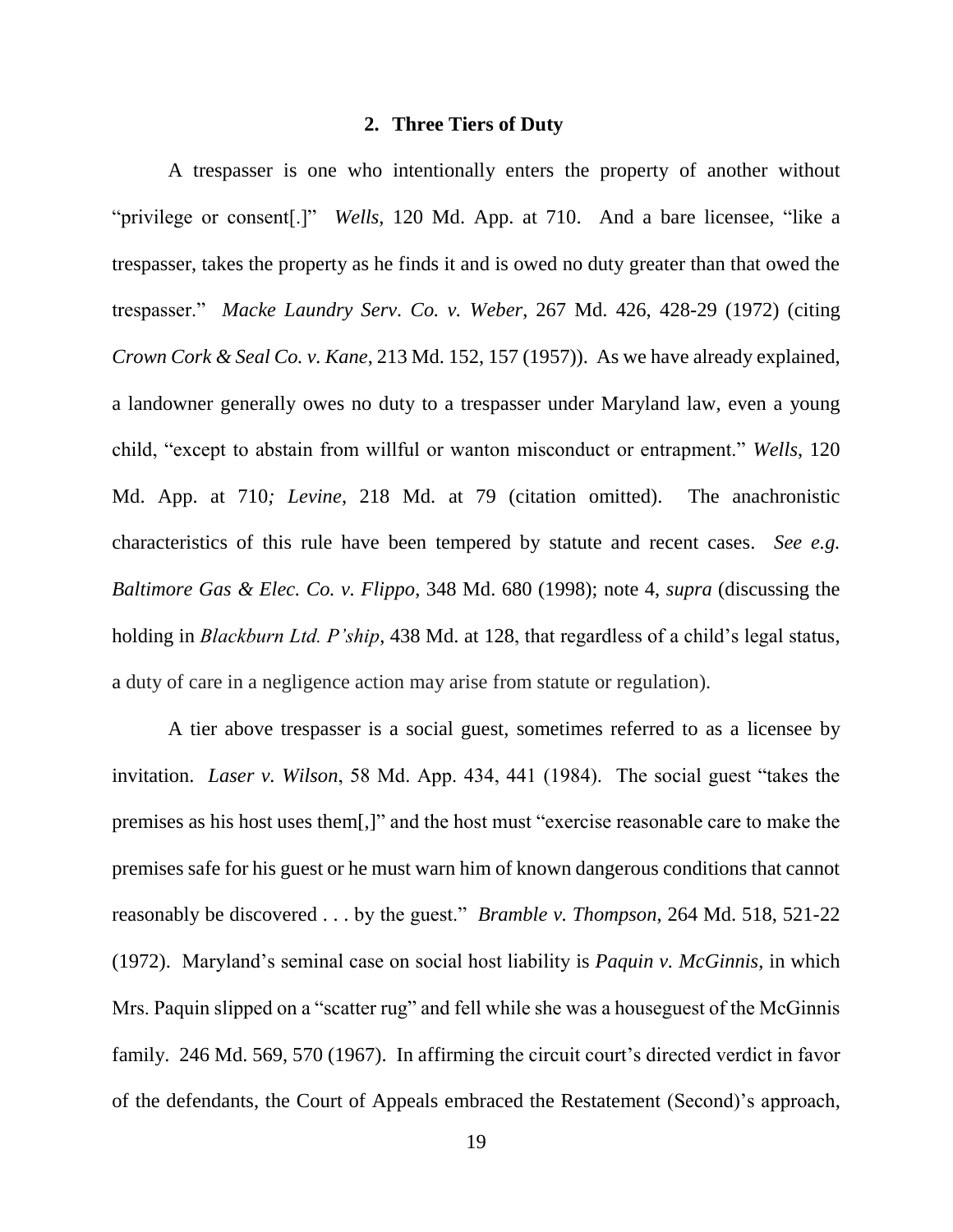which imposes liability for harm caused by a dangerous condition on the premises only if three conditions are met. *Id.* at 572 (adopting Restatement (Second) of Torts § 342 (1965)). First, the host must "know[] or ha[ve] reason to know of the condition and should realize that it involves an unreasonable risk of harm" to the licensees, expecting that they will not discover or realize the danger. *Id.* Second, the host must fail "to exercise reasonable care to make the condition safe, or to warn the [licensees] of the condition and the risk involved[.]" *Id.* And third, the licensees must "not know or have reason to know of the condition and the risk involved." *Id.*

The highest duty is owed to an invitee. An invitee is "invited or permitted to enter or remain on another's property for purposes connected with or related to the owner's business." *Bramble*, 264 Md. at 521. Just like the social guest, an invitee has an invitation to use the landowner's premises, but an invitee is "entitled to expect that [her] host will make far greater preparation to secure the safety of his patrons than a householder will make for his social or even his business visitors." *See Moore v. Am. Stores Co.*, 169 Md. 541, 547 (1936) (citation and internal quotation marks omitted). A property owner does not owe a social guest a duty to "inspect the land to discover possible or even probable dangers," Restatement (Second) of Torts § 342, cmt. d. (1965); whereas, a property owner must use reasonable care to inspect and make the premises safe for invitees. *Tennant v*. *Shoppers Food Warehouse Md. Corp.*, 115 Md. App. 381, 388 (1997). Still, an invitee plaintiff must show that the landowner had actual knowledge of the defect or "by the exercise of reasonable care would discover the condition." Restatement (Second) of Torts §, 343 (1965); *Deering Woods Condo. Ass'n v. Spoon*, 377 Md. 250, 264–65 (2003)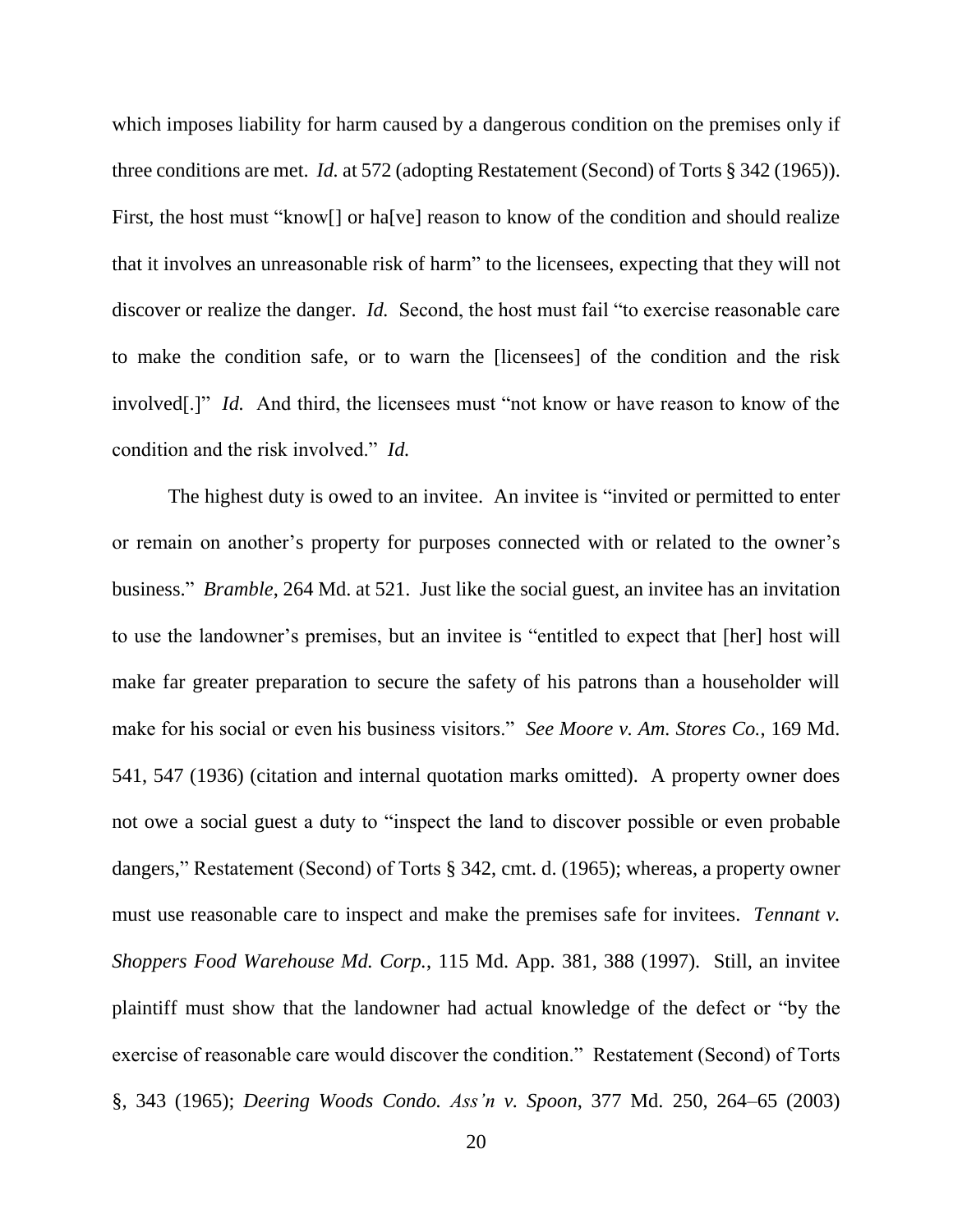(explaining that the duty to inspect is a function of the property owner's knowledge of the defect).

An entrant may establish invitee status under two theories: (1) mutual benefit or (2) implied invitation. *Kane*, 213 Md. at 159-60; *Richardson*, 184 Md. at 489; *Wells*, 120 Md. App. at 710; *Cheyne*, 99 Md. App. at 155. The mutual benefit theory generally applies to a person who has entered a retail or commercial establishment for a purpose related to the business of the property owner. *Austin v. Buettner*, 211 Md. 61, 66-67 (1956)*.* The primary focus is whether the entrant subjectively intended to benefit the property owner in some way. *Cheyne*, 99 Md. App. at 155*.*

Quite the opposite, "the theory of implied invitation is objective and does not rely on any mutual benefit." *Wells*, 120 Md. App. at 710-11 (citing *Cheyne*, 99 Md. App. at 156); *see also Kane*, 213 Md. at 159. To determine whether a premises owner has extended an implied invitation, courts look to the circumstances "such as custom, habitual acquiescence of the owner, the apparent holding out of the premises for a particular use by the public, or the general arrangement or design of the premises." *Deboy*, 167 Md. App. at 555 (citation omitted). In *Wells*, for example, plaintiffs who saw a for-sale sign on a beach house were injured as they descended the exterior wooden staircase of the house and it collapsed underneath of them. 120 Md. App. at 704-06. We concluded that the implied invitation doctrine did not apply because, at the time of the collapse, there was yellow plastic caution tape wrapped around the handrail of the staircase and an "occupancy prohibited sign on the house." *Id.* at 707.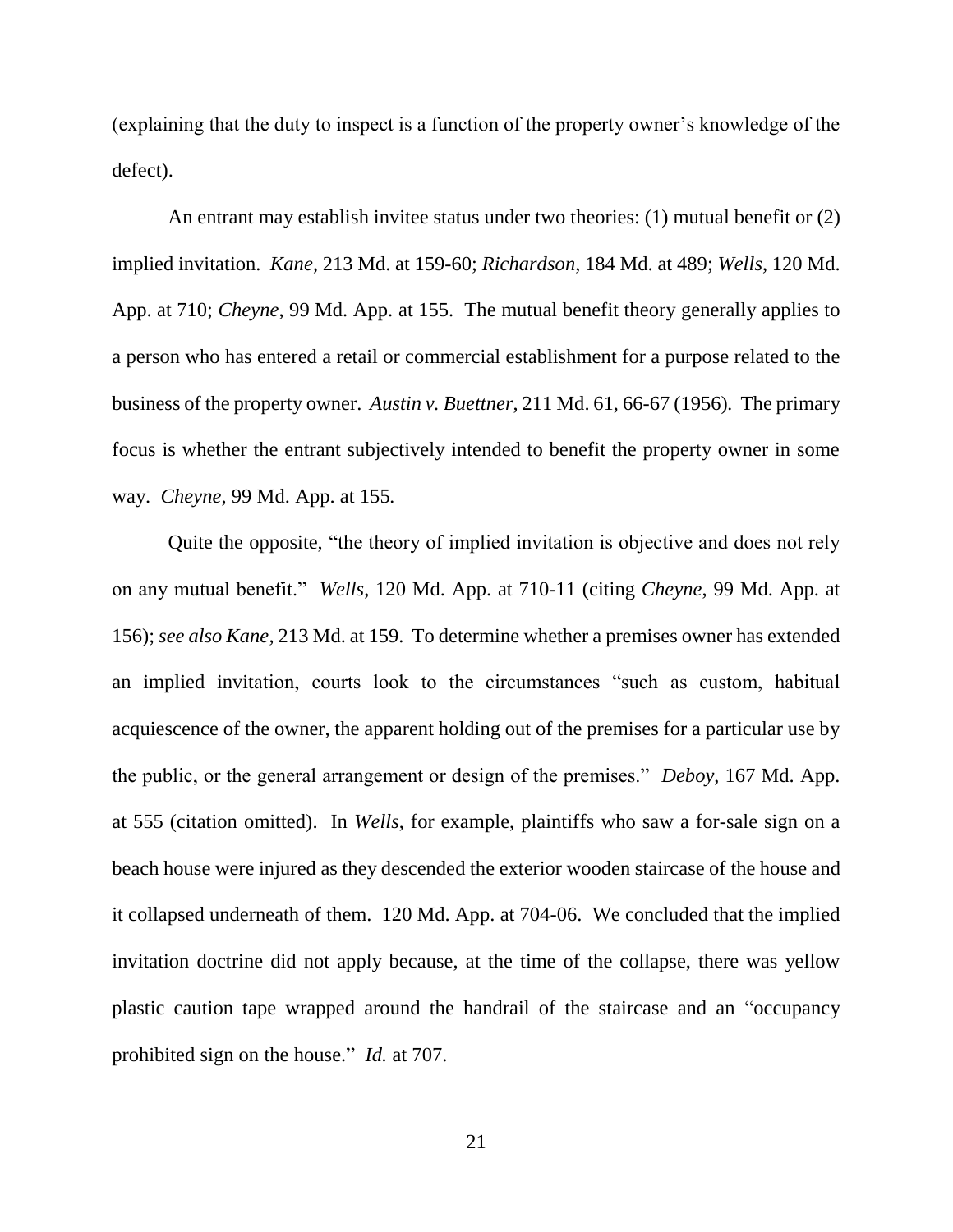On the other hand, in *Kane*, the Court of Appeals determined that the underlying facts supported the plaintiff's implied invitation claim. 213 Md. at 162. In that case, a truck driver's helper arrived at the defendant's warehouse and was told by a warehouse employee that he was going to have to wait a while before his truck could be loaded. *Id.* at 156. In the past, he had used a smoking room on the property while he waited, and he did so again on this occasion. *Id.* As he returned to the warehouse after smoking, he was struck and injured by a forklift. *Id.* The warehouse owner argued that the helper did not have permission to use the smoking room and was at most a bare licensee. *Id.* The Court determined that "there was evidence to support an implied invitation" where the room in question was "set aside for smoking, [] its location was made known to the plaintiff [] on two occasions, [] this fact was known to the foreman and the other employees" and there was no "notice to the plaintiff that [the room] was intended solely for employees[.]" *Id.* at 162. The implied invitation theory has also been extended to encompass persons accompanying those to whom an express invitation was extended. *Richardson*, 184 Md. App. at 491-92 (holding that a spouse who accompanied the other spouse to a doctor's appointment was also an office invitee where no one had ever informed either spouse otherwise).

As we discuss in further detail below, an entrant's legal status is not static and may change through the passage of time or through a change in location. *See Levine*, 218 Md. at 78-79. ("One may be an invitee or business visitor as to one portion of the premises . . . and be a licensee or trespasser as to another portion of the same premises."). In other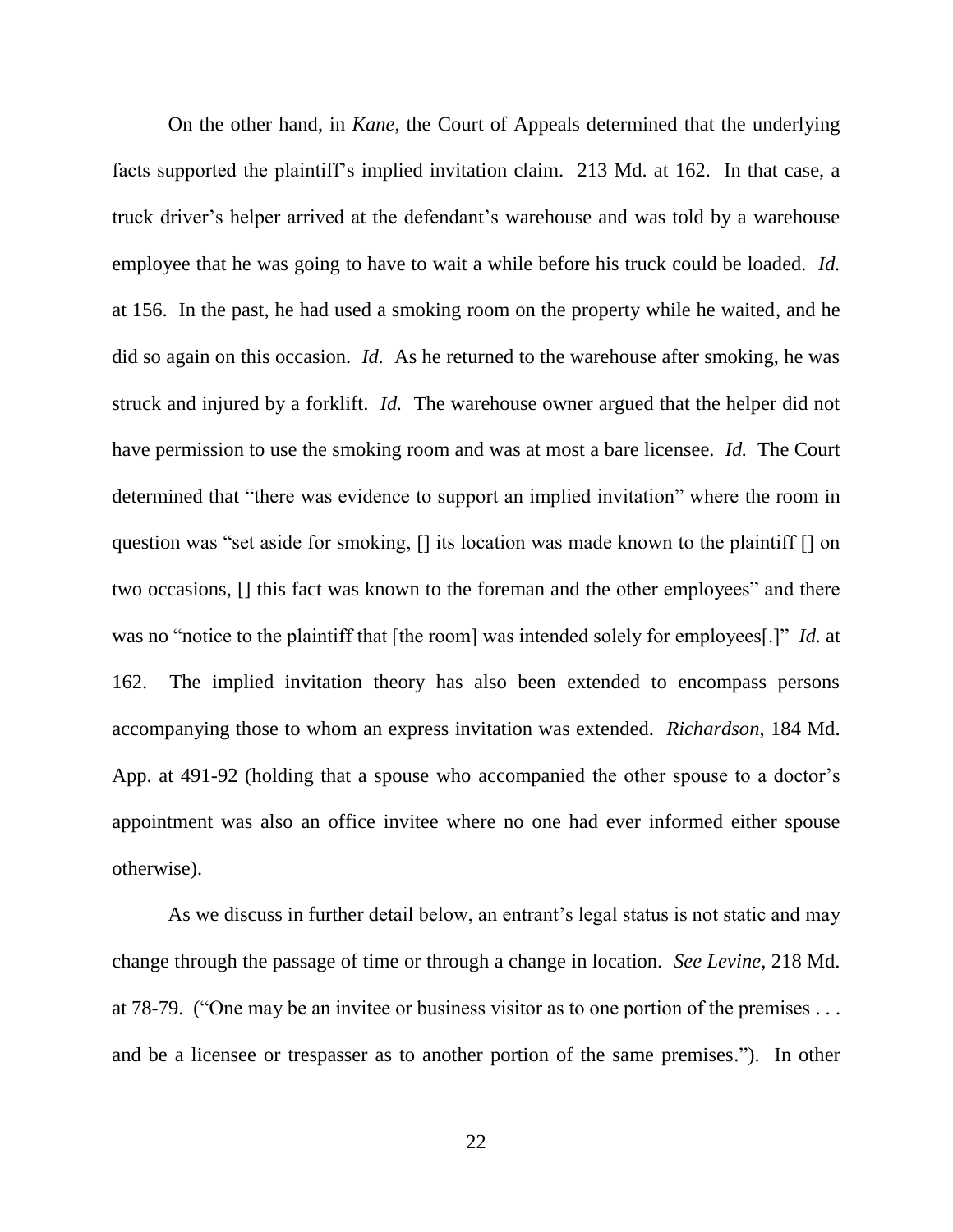words, an entrant can lose invitee status if he or she remains on the premises beyond a specified time or enters an area that is off limits to guests and the general public.

### **3. Condominiums**

We have found no reported decisions in Maryland that squarely define the duty owed by a condominium association to condominium owners and their guests in the common areas of a condominium complex. 8 Our sister states that have had the opportunity to reach this issue have largely decided that the duty owed by a condominium association to condominium owners utilizing common areas is the same as the common-law duty owed by a landlord or possessor of land to an invitee. *See, e.g.*, *Ritter & Ritter, Inc. v. Churchill Condo. Ass'n*, 82 Cal. Rptr. 3d. 389, 401 (Cal. Ct. App. 2008); *Sevigny v. Dibble Hollow Condo. Ass'n, Inc.*, 819 A.2d 844, 854 (Conn. App. Ct. 2003); *Sacker v. Perry Realty Services, Inc.*, 457 S.E.2d 208, 210 (Ga. Ct. App. 1995). That is, the condominium

<sup>8</sup> In *Deering Woods Condominium Association v. Spoon*, the plaintiff sued the condominium where she resided, its management company, and the owner of adjoining land where the accident occurred after she fell on an icy sidewalk. 377 Md. 250, 254 (2003). The trial court granted the condominium's motion for summary judgment for waiver of claim by Ms. Spoon based upon a provision in the condominium's bylaws, but also ruled in favor of all three defendants on lack of constructive notice. *Id.* at 258, 260. In the Court of Appeals, the claims against the condominium association and the management company were resolved based on a lack of notice of the dangerous condition that resulted in injury to the plaintiff, without a discussion of the duty owed. *Id*. at 273. Pertinently, and contrary to the underlying case, the condominium association in *Deering Woods* did not own the land where the Plaintiff was hurt, so liability would have been premised on its status as an abutting landowner. *Id.* 

Another case, *Pratt v. Maryland Farms Condominium Phase 1, Inc*., involved a minor child who climbed a tree located on the property of a condominium complex and came into contact with an uninsulated electrical wire. 42 Md. App. 632, 633 (1979). This Court did not examine the question of what duty the condominium owed the child because all parties conceded that the child was on the property as an invitee. *Id.* at 637.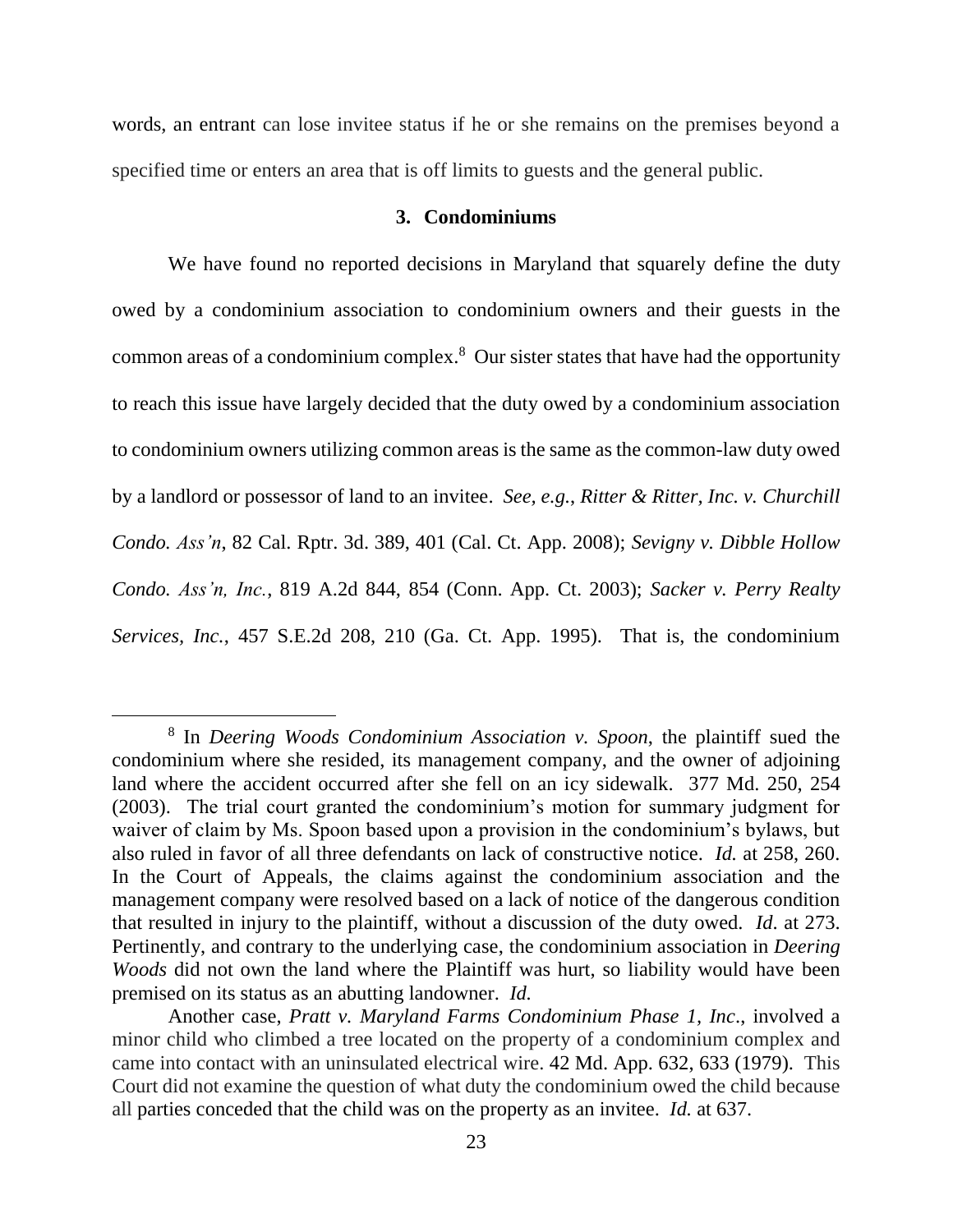association owes to invitees the duty "to reasonably inspect and maintain the premises in order to render them reasonably safe." *Sevigny*, 819 A.2d at 854 (citation omitted); *Martinez v. Woodmar IV Condos. Homeowners Ass'n, Inc.*, 941 P.2d 218, 221 (1997) (en banc) (the Supreme Court of Arizona holding that "with respect to common areas under its exclusive control, a condominium association has the same duties as a landlord[]" to "'exercise reasonable care to inspect and repair [the common areas] of the premises for the protection of the lessee'"); *see generally* 15B Am. Jur. 2d Condominiums, Etc. §§ 30, 52 (2019 ed.) (discussing the duty of condominium associations to maintain common elements on the property and the duty owed by condominium associations to unit owners and their guests in various jurisdictions).

Connecticut, for example, has applied the landlord's standard of care to a condominium association because, like a landlord, the association assumes responsibility for care and maintenance of common areas. *Sevigny*, 819 A.2d at 855-56. Similarly, the California Court of Appeal has held that a condominium association's duty of care is the same as that owed by a landlord to his or her tenants. *Ritter*, 82 Cal. Rptr. 3d. at 400-01. The court reasoned that unlike the association that is charged with management of the common areas, members of an unincorporated association, such as a condominium association, have no "effective control over the operation of the common areas." *Ritter*, 82 Cal. Rptr. 3d. at 401. The condominium association, in maintaining control of the common areas as a landlord does, must exercise due care for the residents' safety in those areas. *Id.* In Georgia, the Court of Appeals addressed the issue when a condominium owner brought suit against her condominium association after she tripped on an out-of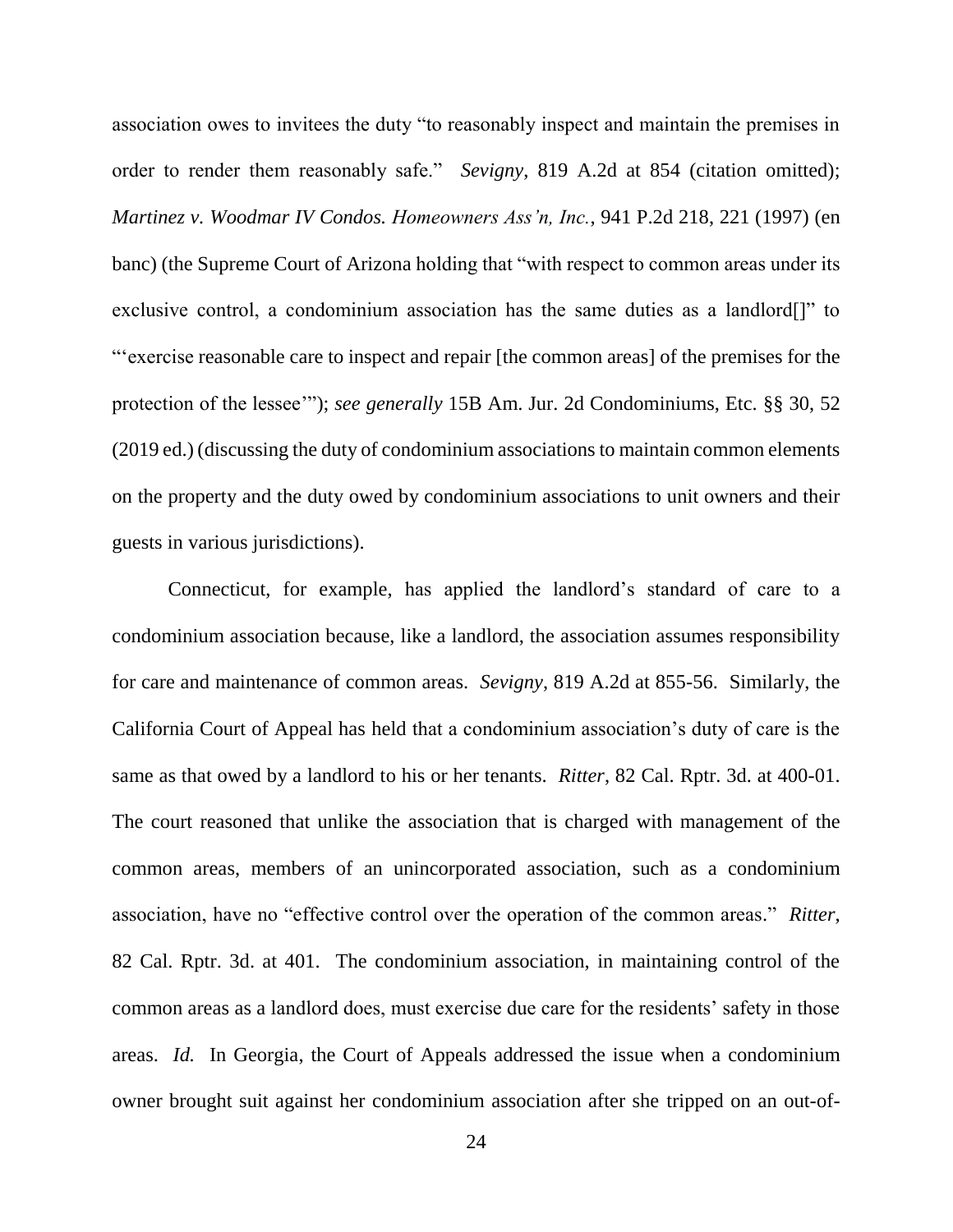place railroad tie in the dimly lit parking lot of the complex. *Sacker,* 457 S.E.2d at 210. The Court decided that the mutuality of obligations and interests between a condominium association and a unit owner afford the unit owner the status of invitee in the common areas of the complex. *Id.* Therefore, a condominium association had a "duty to exercise ordinary care to protect [unit owners] from unreasonable risks of which it had superior knowledge" and "afford [them] premises that are reasonably safe[.]" *Id.*

We agree with the opinions of these states and conclude that the landlord-tenant paradigm is the most fitting in cases involving the common areas of a condominium complex. The Maryland Court of Appeals has continually endorsed the rationale that landlord liability for injuries in the common areas is grounded upon the control that the landlord retains over the area and is not premised on any pecuniary benefit exchanged between the parties. *See, e.g.*, *Macke Laundry Serv. Co. v. Weber,* 267 Md. 426, 431 (1972) ("Our decisions have consistently held a landlord liable for improper maintenance of facilities or for failure to remedy defects in equipment over which he retains control[.]"). In *Shields v. Wagman*, for instance, the Court of Appeals noted that the landlord's duty with respect to common areas stems "from the responsibility engendered in the landlord by his having extended an invitation, express or implied, to use the portion of the property retained by him." 350 Md. 666, 674 (1998) (citation omitted). In that case, a tenant and a business invitee were injured by another tenant's pit bull terrier while utilizing the parking lot and sidewalks on the premises. *Id.* at 670-71. The Court stated that the locations where plaintiffs were injured were within the common area that tenants and their business invitees were meant to use, and that the landlord maintained control of those areas. *See id.* at 673,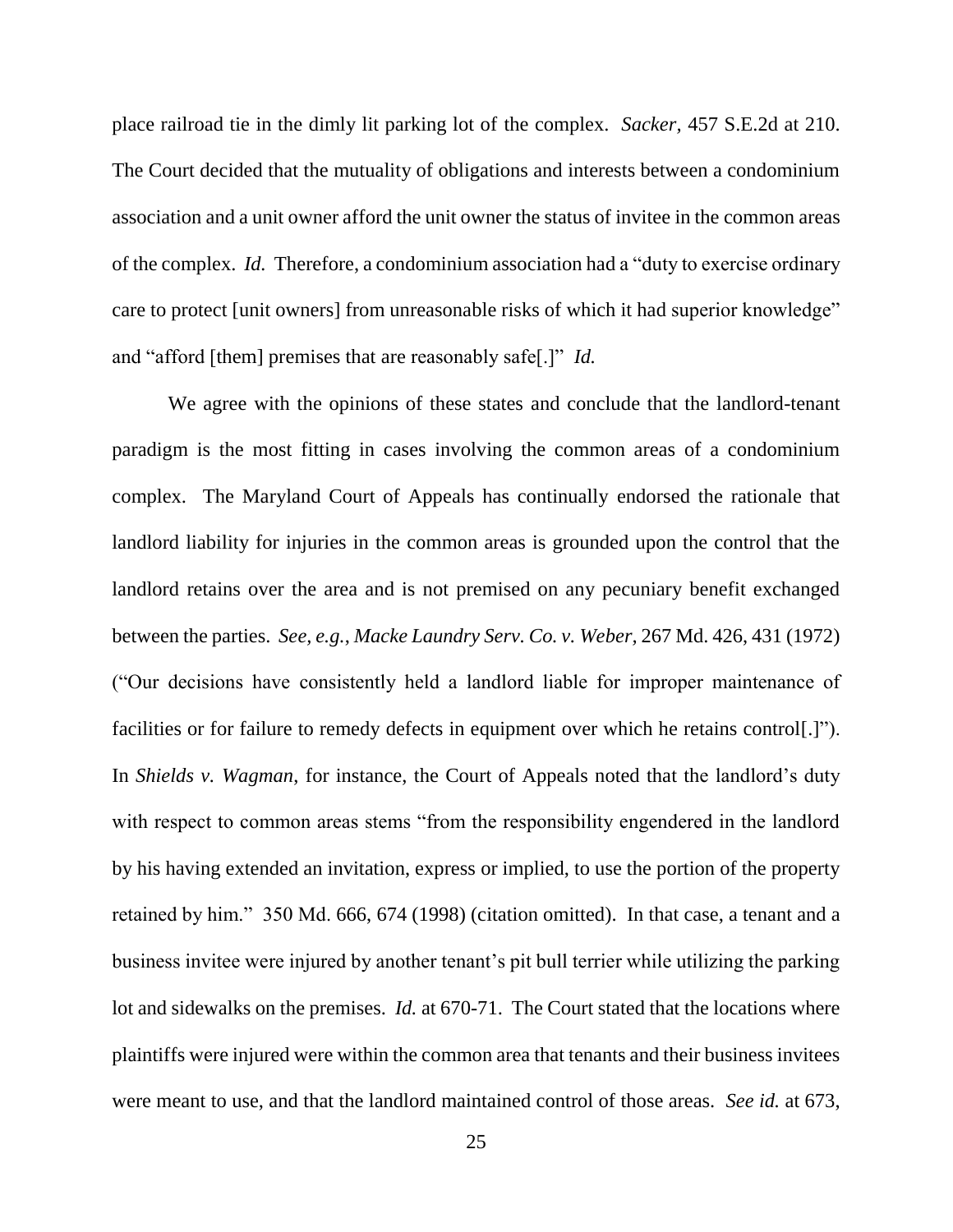681. Similarly, in *Sezzin v. Stark*, a tenant fell through the glass floor of an air and light shaft and sustained injuries. 187 Md. 241 (1946). The Court of Appeals found that a landlord who provided the shaft for use by tenants and maintained control of the shaft should have anticipated the dangers inherent in the shaft's design and exercised a high degree of care for his tenant's safety in maintaining it. *Id*. at 249-50.

We hold that condominium owners and their guests occupy the legal status of invitee when they are in the common areas of the complex over which the condominium association maintains control. Barring any agreements or waivers to the contrary,<sup>9</sup> the condominium association is bound to exercise "reasonable and ordinary care" to keep the premises safe for the invitee and to "protect the invitee from injury caused by an unreasonable risk which the invitee, by exercising ordinary care for his [or her] own safety, will not discover." *See Bramble*, 264 Md. at 521. The burden is still on the plaintiff to show that the condominium association (and/or property management company) had notice of any dangerous condition or could have discovered such dangerous condition through the

<sup>&</sup>lt;sup>9</sup> "It is well settled in [Maryland], consistent with 'the public policy of freedom of contract,' that exculpatory contractual clauses generally are valid." *Adloo v. H.T. Brown Real Estate, Inc.*, 344 Md. 254, 259 (1996) (internal citation omitted). Although such exculpatory clauses are narrowly construed, in some instances, courts have found that an exculpatory clause in a condominium agreement can preclude liability in a negligence action against a condominium association. *See Cornell v. Council of Unit Owners Hawaiian Vill. Condos., Inc.*, 983 F. Supp. 640, 645 (D. Md. 1997) ("In short, the Court finds under Maryland law that the exculpatory clause at issue in this case unambiguously releases the Council from liability for its own negligence."). A landlord, however, is barred by statute from including in leases exculpatory clauses that exempt the landlord from liability for harm that occurs in areas that the landlord controls. Maryland Code (1974, 2015 Repl. Vol.), Real Property Article ("RP"), § 8-105; *see also Prince Philip P'ship v. Cutlip*, 321 Md. 296, 304 (1990). There is no allegation of waiver in this case.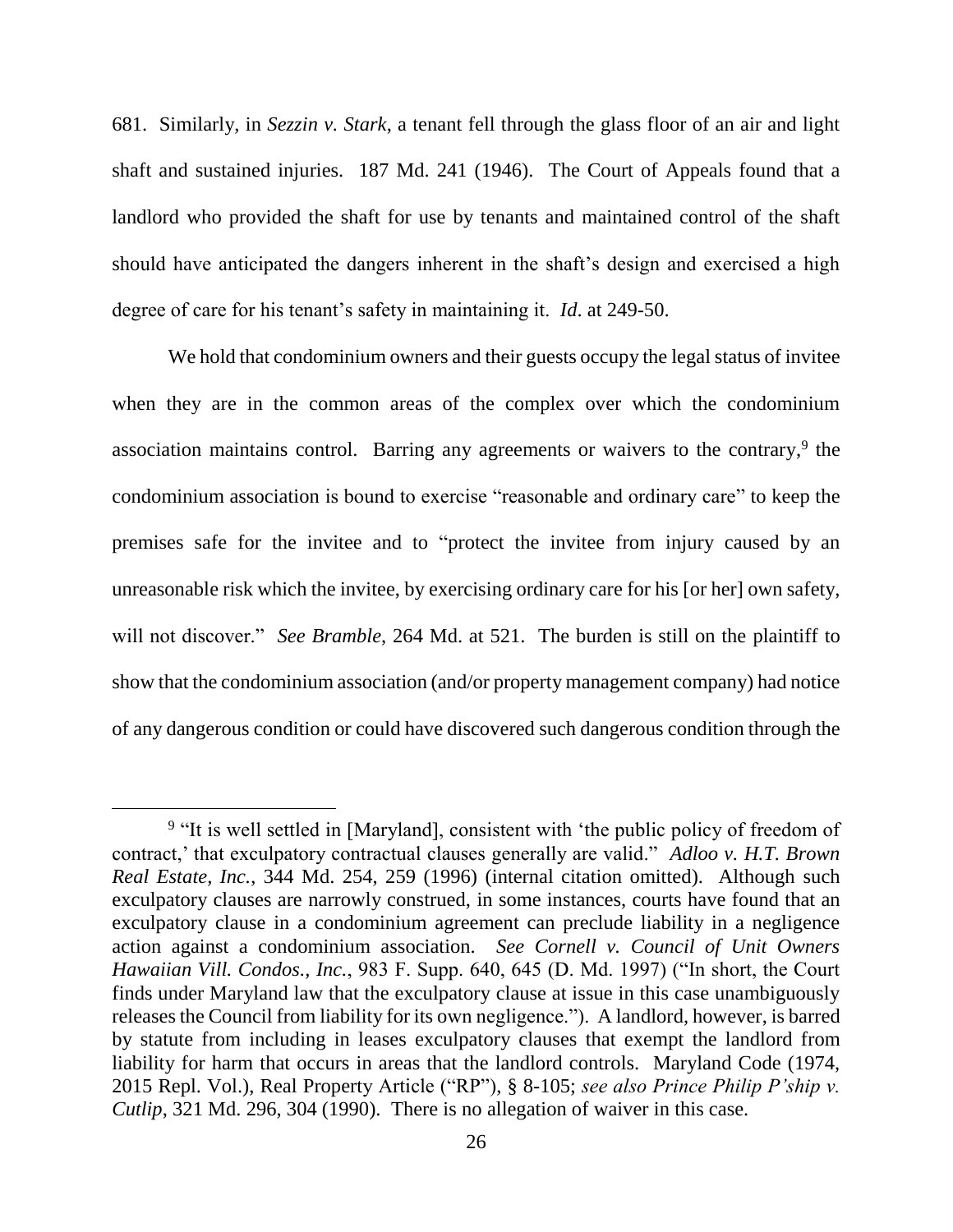exercise of ordinary care. *Moore*, 169 Md. at 541. Our holding is consistent with the principles long recognized in Maryland landlord and tenant cases, where it is the control over the common areas, and not necessarily the business interest at stake, that gives rise to a duty. *Rivas v. Oxon Hill Joint Venture*, 130 Md. App. 101, 112 (2000); *Shields*, 350 Md. at 674; *see also Sezzin*, 187 Md. at 249-50.

### **4. Damien's Legal Status on the Condominium Common Grounds**

Applying the foregoing precepts, we conclude that Damien held the legal status of invitee while he was playing on the common grounds of the Waters House Condominium complex. Appellees argue to the contrary, claiming that Damien's grandparents were not on the property in furtherance of Appellee's business, but instead as partial property owners. Because the grandparents were not invitees, Appellees insist, they could not confer invitee status on their guests. We are not persuaded.

While Damien's grandparents do have a property interest in the common areas of the condominium complex, there was no evidence produced that they have any control over the condition or maintenance of the area where the community sign is located. *See Macke,* 267 Md. at 431; *see also La Belle Epoque, LLC v. Old Europe Antique Manor*, LLC, 406 Md. 194, 218 (2008). In fact, Appellees never alleged that Damien's grandparents had any control over the area, and admit, instead, that Appellees "had obligations with respect to the maintenance and upkeep of common areas[.]"  $10$ 

<sup>&</sup>lt;sup>10</sup> Neither the provisions of the Wards' condominium agreement nor any condominium bylaws were at issue in this case, but it is notable that the Maryland Condominium Act similarly charges Appellees with responsibility for the common areas. The Act provides, "Except to the extent otherwise provided by the declaration or bylaws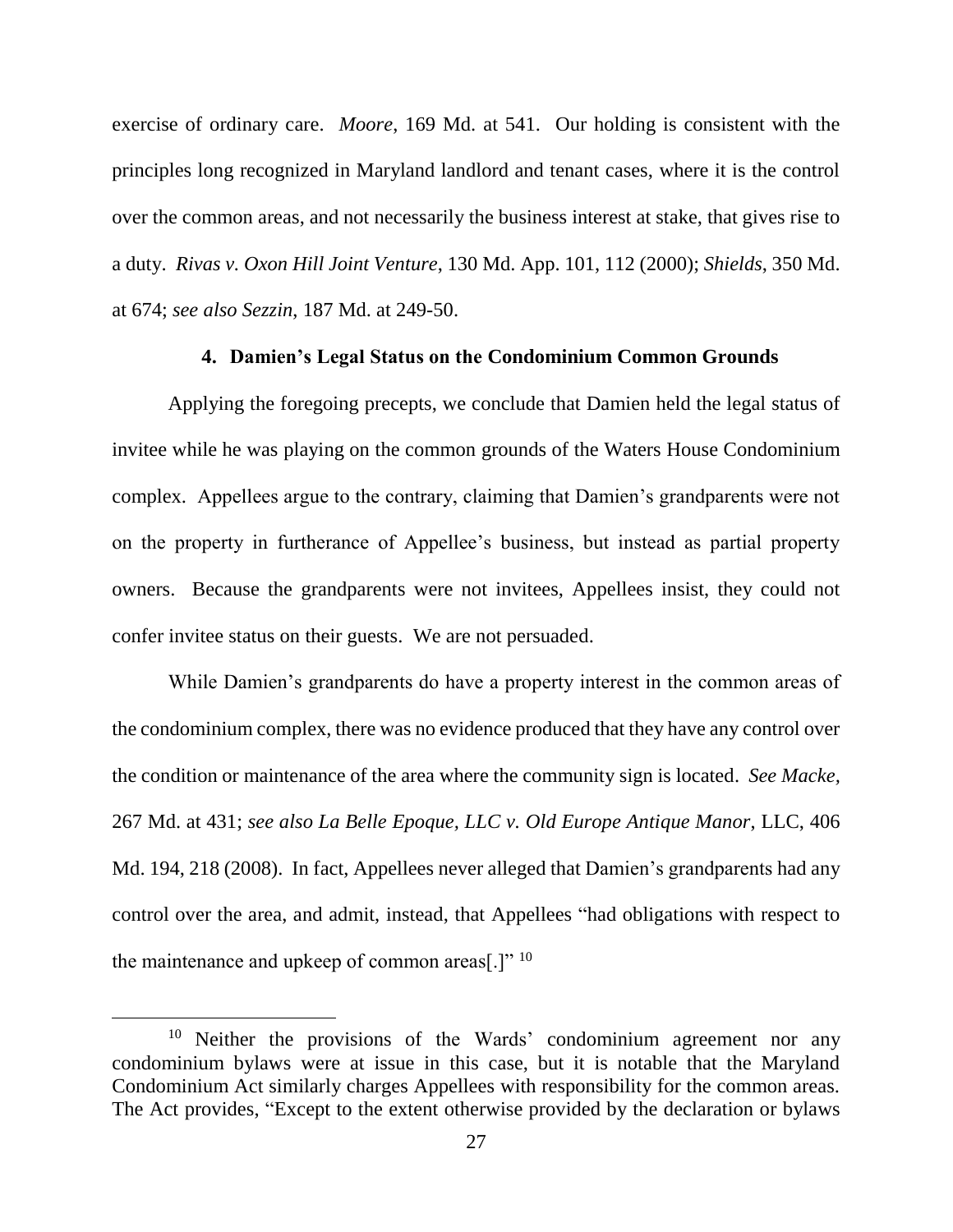Our holding that Damien was an invitee on the common grounds of the condominium complex does not conclude our analysis because, as we mentioned already, an entrant's legal status is not static and may change through the passage of time or through a change in location. *See Levine*, 218 Md. at 78-79.

Appellees contend that Damien's legal status changed to that of a trespasser when he climbed the community sign. They assert, "Nothing about the [community] sign or the wall, as admitted by [Damien] and his parents, suggested, implied, or otherwise induced the general public or [Damien] in particular, into thinking that the [community] sign was something upon which children were allowed to climb, hang and/or play." According to Appellees, when Damien climbed the community sign he could not meet the criteria to qualify as an invitee under either the "mutual benefit" theory—since he did not intend to benefit Appellees when he chose to play on the sign—or the "implied invitation" theory since he could not prove that the community sign was an object upon which children were induced to play.

Appellees rely mainly on three senescent cases involving minor children: *Barnes v. Housing Authority of Baltimore City*, 231 Md. 147 (1963); *Levine v. Miller*, 218 Md. 74 (1958); and *Pellicot v. Keene*, 181 Md. 135, 139 (1942). In *Pellicot*, a six-year-old boy, who had accompanied his mother to the grocery store, wandered into a passageway, used by the proprietor and located behind a counter and display rack, where he fell through an

<sup>.</sup> . . the council of unit owners is responsible for maintenance, repair, and replacement of the common elements, and each unit owner is responsible for maintenance, repair, and replacement of his unit." RP § 11-108.1.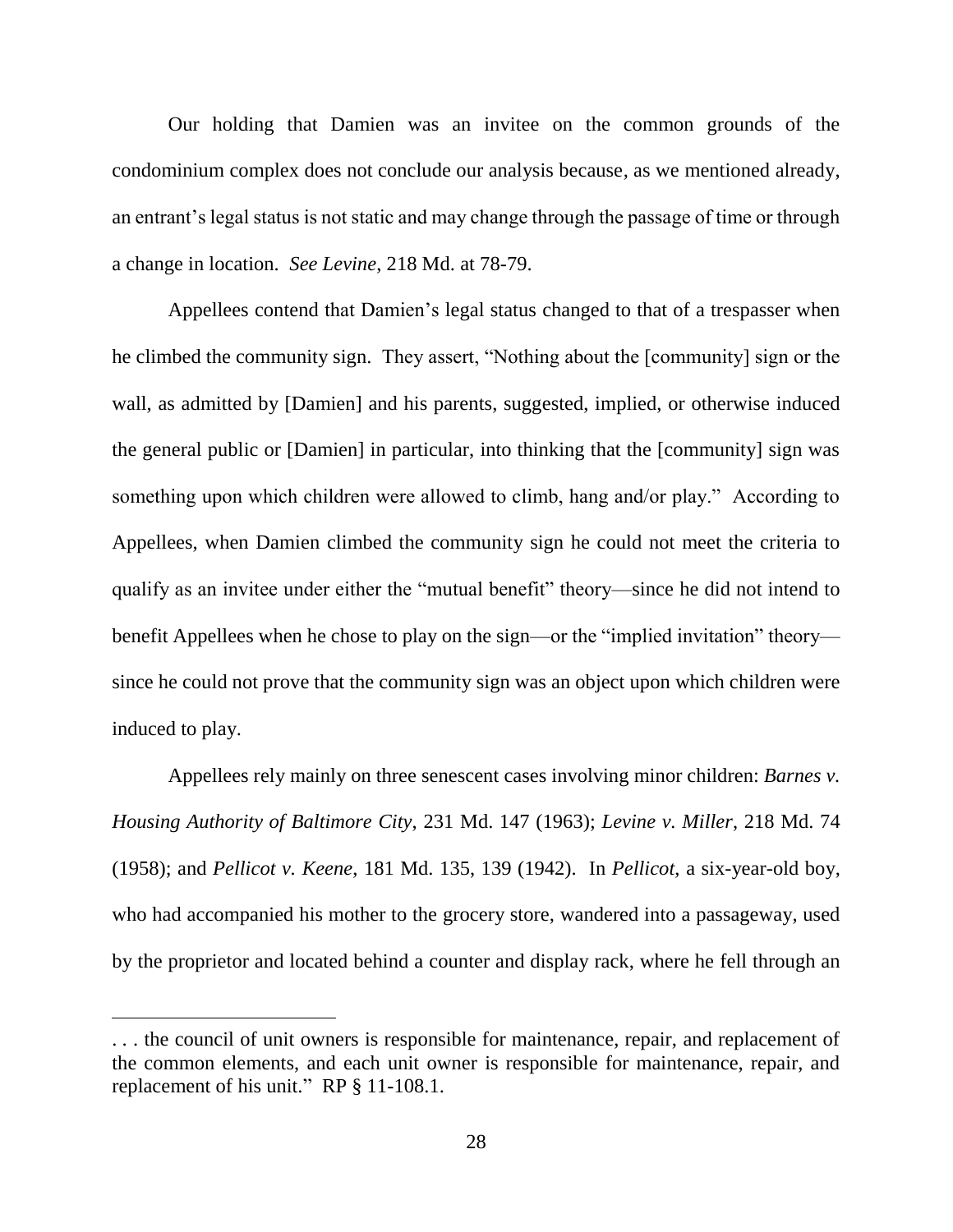open trap door and injured himself. 181 Md. at 136. The Court of Appeals framed the controlling question as whether the storekeeper invited the child behind the counter. *Id.* at 137. "If he did [invite the child behind the counter] it was his duty to the child to use due care and caution to keep the aisle behind the counter in such a condition as to prevent the child . . . from harm." *Id.* The Court held that because customers were not invited to go behind the store's counters or display racks, the child was "at best" a "mere licensee[] to whom the storekeeper owe[d] no duty for [his] protection." *Id.* at 139.

Similarly, in *Levine*, the Court of Appeals held that a 10-year-old girl, who had permission to use the recreation room in an apartment complex for a prescribed period, became a trespasser or bare licensee when she returned to the room after the scope of permission had expired. 218 Md. at 78-79. The girl returned the room key to the landlord at the agreed upon time but left the recreation room door unlocked so that she could return later. *Id.* at 76. Upon returning to the room, the girl sustained an injury when an unattached radiator fell on her. *Id.* The Court noted that the evidence "suggest [ed] the finding that the radiator was placed in the room by [an] engineer of the landlords when the room was not in use or supposed to be in use." *Id.* In support of its holding, the Court reasoned that, because the "room was always locked except when it was opened with the permission of the landlords," it was "in a different category from public portions of a building retained under the control of the landlord which the tenants use as a matter of express or necessarily implied right." *Id.* at 78. Because the girl returned to the room when she was no longer permitted to use it, the landlord had no duty to use reasonable care after the scope of permission had expired. *Id.*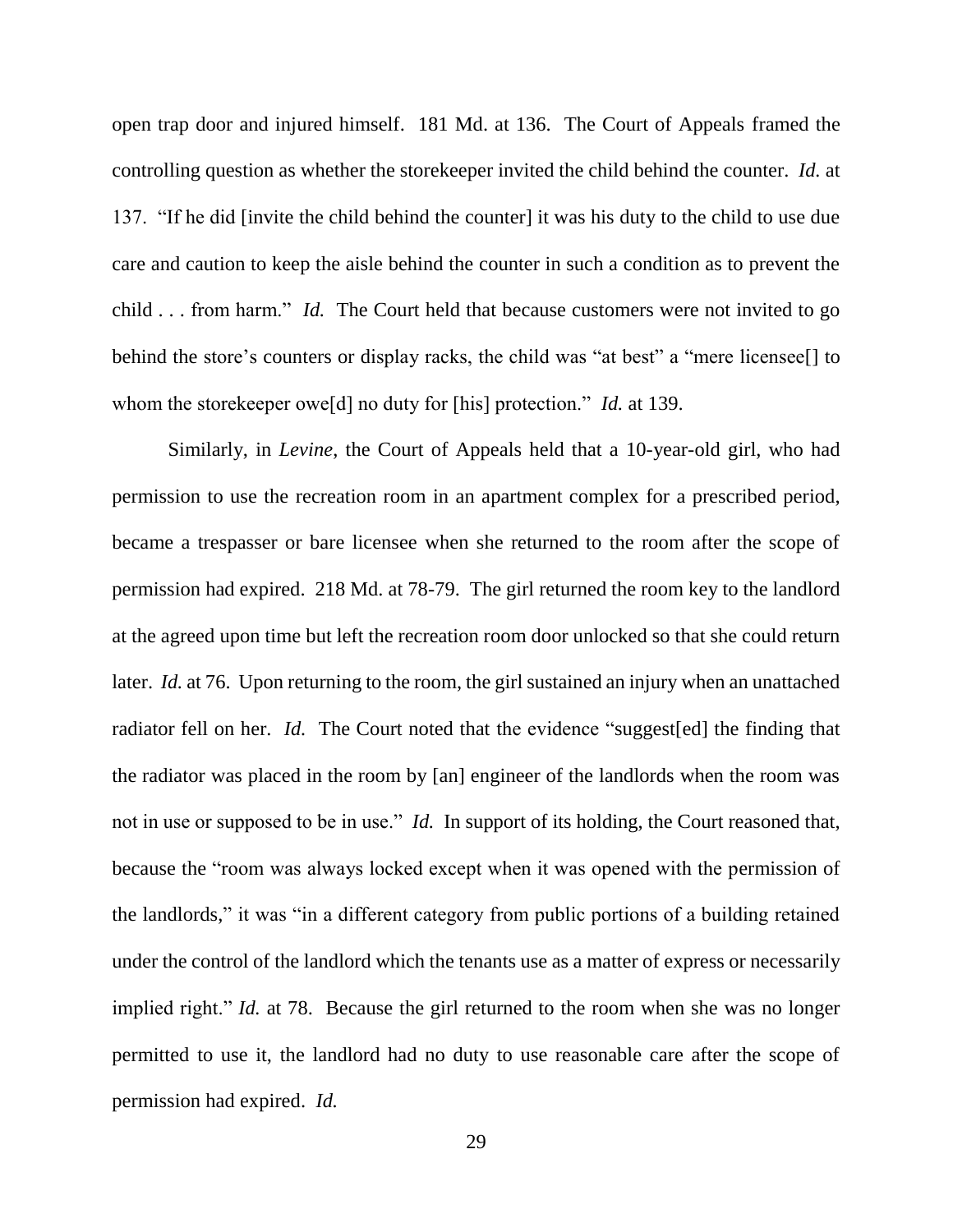In *Barnes*, the Court of Appeals held that a toddler became a trespasser the moment he stepped off a paved walkway and onto the unpaved area adjacent to the walkway. 231 Md. at 152. In that case, the three-year-old boy, and resident of the Frederick Douglas Homes housing project, was walking unaccompanied from the community playground back to his parents' apartment. *Id.* at 150. At some point during his walk, he strayed from the paved walkway and fell into a concrete window well located about eighteen inches from the walkway. *Id.* The Court reasoned that because the landlord made no invitation, express or implied, for anyone to use the area adjacent to the walkway, persons using that area ceased to be invitees. *Id.* at 152.

More recently, and by way of contrast, in *Flippo*, the Court of Appeals affirmed a jury verdict finding that Baltimore Gas and Electric Company (BGE) had a duty to trim trees located on private property where it was reasonably foreseeable that children might climb. *Baltimore Gas and Elec. Co. v. Flippo*, 348 Md. 680, 701-02 (1998). In that case, a child climbed a tree that was located on private property over which BGE had an easement to run power lines. *Id.* at 702. The child's foot slipped and, reaching out, he came into contact with an electric wire and was severely injured. *Id.* at 687. Evidence was presented that BGE classified certain trees as "*climbable*," and that "children had a tendency to climb the trees in th[at] neighborhood, including the tree involved in th[e] case." *Id.* at 702 (emphasis added). The Court of Appeals went through a detailed analysis that concluded with a determination that the minor plaintiff was a licensee by invitation while climbing the tree. *Id.* at 689. The Court noted that there is a distinction between cases where "the appliances causing the injury were so placed as to be dangerous to persons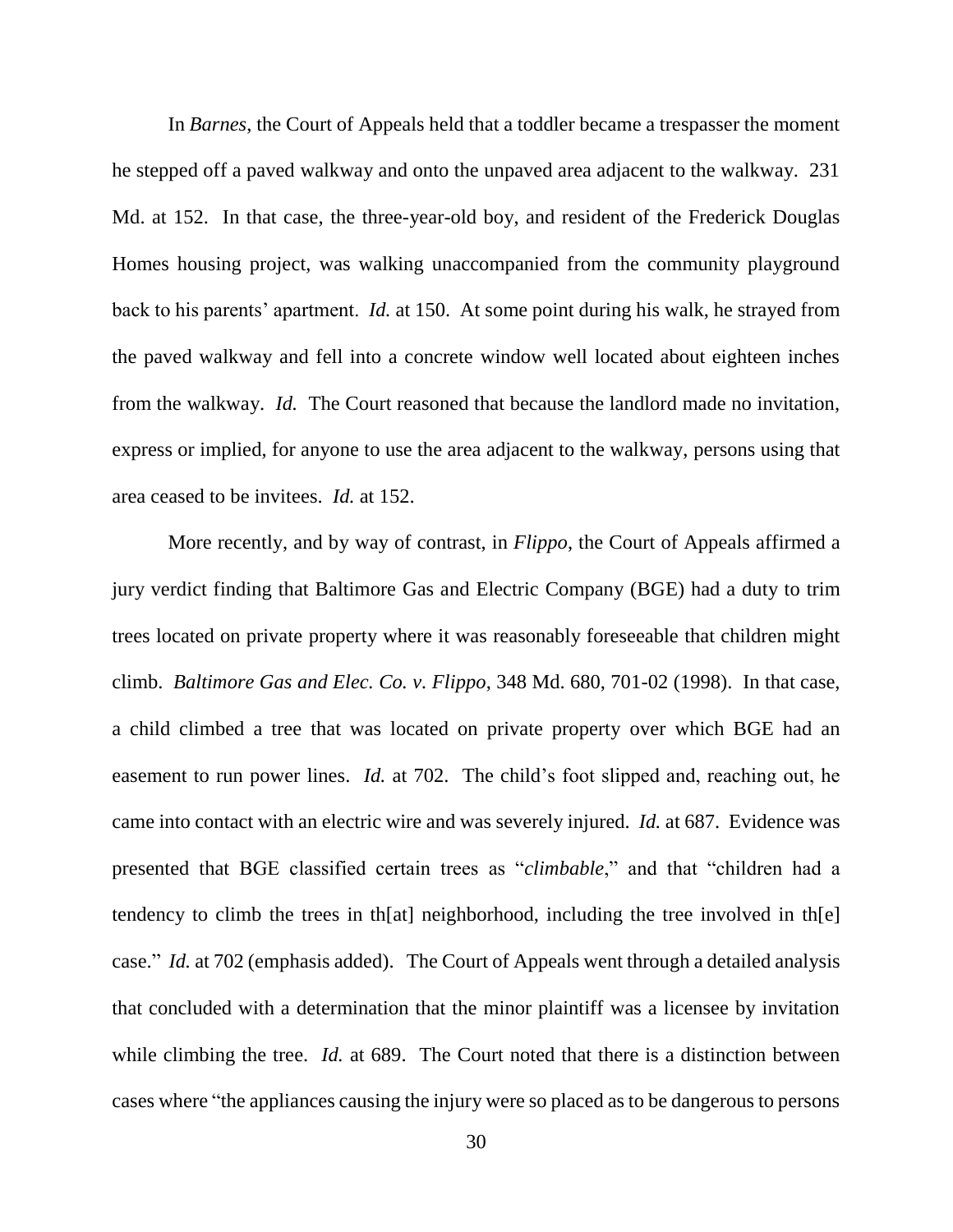who might be reasonably expected to come into close proximity to them while occupying adjacent premises or positions[]" and cases where "the injury occurred at a place intended for exclusive possession by [the defendant][.]" *Id.* at 698. The Court held that there was sufficient evidence for a jury to conclude that "BGE could have reasonably foreseen that a child may have been injured as a result of its failure to trim the tree that Flippo was climbing[.]" *Id.* at 702.

In another similar case, a minor child and his father brought suit against Potomac Electric Power Company (Pepco) and Maryland Farms Condominium, Phase 1, Inc. (Maryland Farms), after the minor child "climbed a pine tree and came in contact with an uninsulated electrical wire." *Pratt*, 42 Md. App. at 633. The tree and the electrical wire were located on the property of the Maryland Farms condominium complex where the child lived with his parents. *Id.* The plaintiffs settled with Pepco and received a jury verdict in their favor after a trial with respect to Maryland Farms. *Id.* The trial court entered judgment notwithstanding the verdict; on appeal, our predecessors reversed and reinstated the jury verdict in plaintiffs' favor. *Id.* at 642. It was assumed, because the parties agreed, that the child was an invitee at the time of the accident. *Id.* at 637. This Court held that plaintiffs presented sufficient evidence to raise the jury questions of whether Maryland Farms had reason to believe that children played in the area near the trees and whether, by exercise of reasonable care, Maryland Farms could have discovered that the tree had not been trimmed away from the wire. *Id.* at 642. Our predecessors reasoned that Maryland Farms could have inferred from the presence of a bike rack near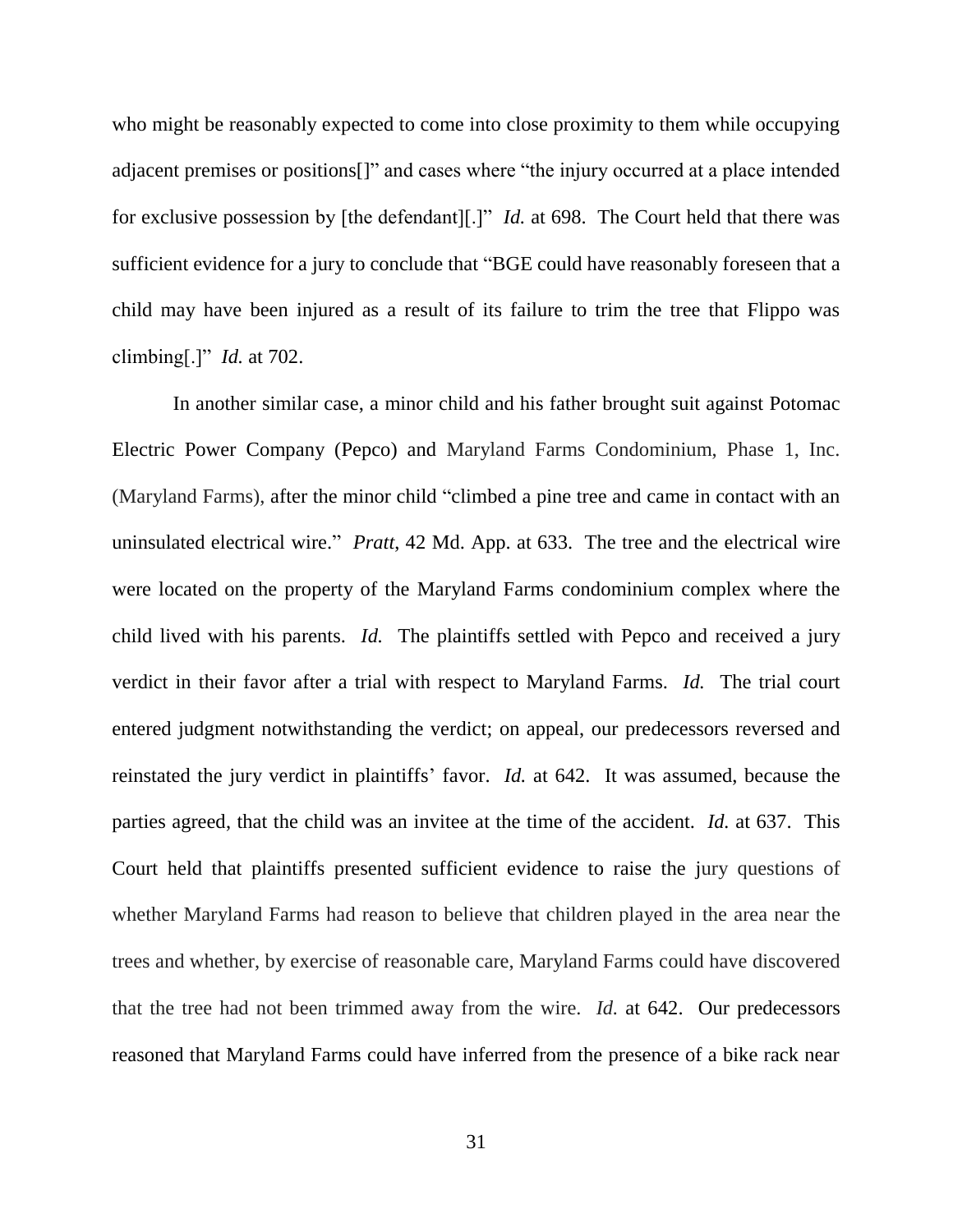the tree in question that children would be playing and climbing trees in the area.<sup>11</sup> *Id.* at 641-42. There was also evidence, this Court observed, that Maryland Farms had notice of the wire's danger from an employee's prior accident, and that it might have discovered that the tree was not trimmed because its agent was in the area almost daily. *Id.* at 642.

Returning to the case on appeal, the circuit court held that Damien was a bare licensee or trespasser while he was climbing the community sign because there was no express or implied invitation from Appellees to climb it. Appellants argue, extrapolating largely from the cases discussed above, that the court erred in this determination because Appellees should have expected that Damien might climb the stone wall of the community

 $11$  A series of cases out of New York suggests that it is reasonable to expect that children will play upon objects located on the common grounds of an apartment or condominium complex. *See, e.g.*, *Sarapin v. S. & S. Corrugated Paper Mach. Co., Inc.*, 209 A.D. 377, 378–79 (N.Y. App. Div. 1924). In *Sarapin*, a seven-year-old boy lived with his parents in an apartment building in Brooklyn that had a yard reserved for use in common by the tenants. *Id.* at 378. The defendant placed several large machines in the yard and the children played upon them. *Id.* The court stated that the children were not trespassers upon the machines because the machines were located in an area where the children had a right to play. *Id.* at 379. Given that the child was not a trespasser, the court proceeded to examine whether the defendant had exercised reasonable care in leaving the machines where they were. *Id.* at 380. *See also Diven by Diven v. Vill. of Hastings-on-Hudson*, 156 A.D.2d 538, 539 (N.Y. App. Div. 1989) (noting that it is considered probable "that children will enter upon premises and 'climb about and play' often in ways that imperil their safety") (internal citation omitted); *Petersen v. Crawford*, 263 A. D. 617, 617 (N.Y. App. Div. 1942) (holding that the minor plaintiff was an invitee in the yard of the defendants' apartment house, and that the defendants should have anticipated the plaintiff would be injured by the defective condition of a retaining wall in their yard, which had long been used by the plaintiff and the tenants' children as a play space ); *Schmidt v. Cook*, 12 Misc. 449, 452 (N.Y. Com. Pl. 1895) ("[B]ut the defendants were bound to know that a stone . . . would naturally tempt children to play upon and about the same, and by reason thereof become dangerous to life and limb, and hence the defendants owed to the plaintiff and other children who played in the yard a duty of precaution against harm.").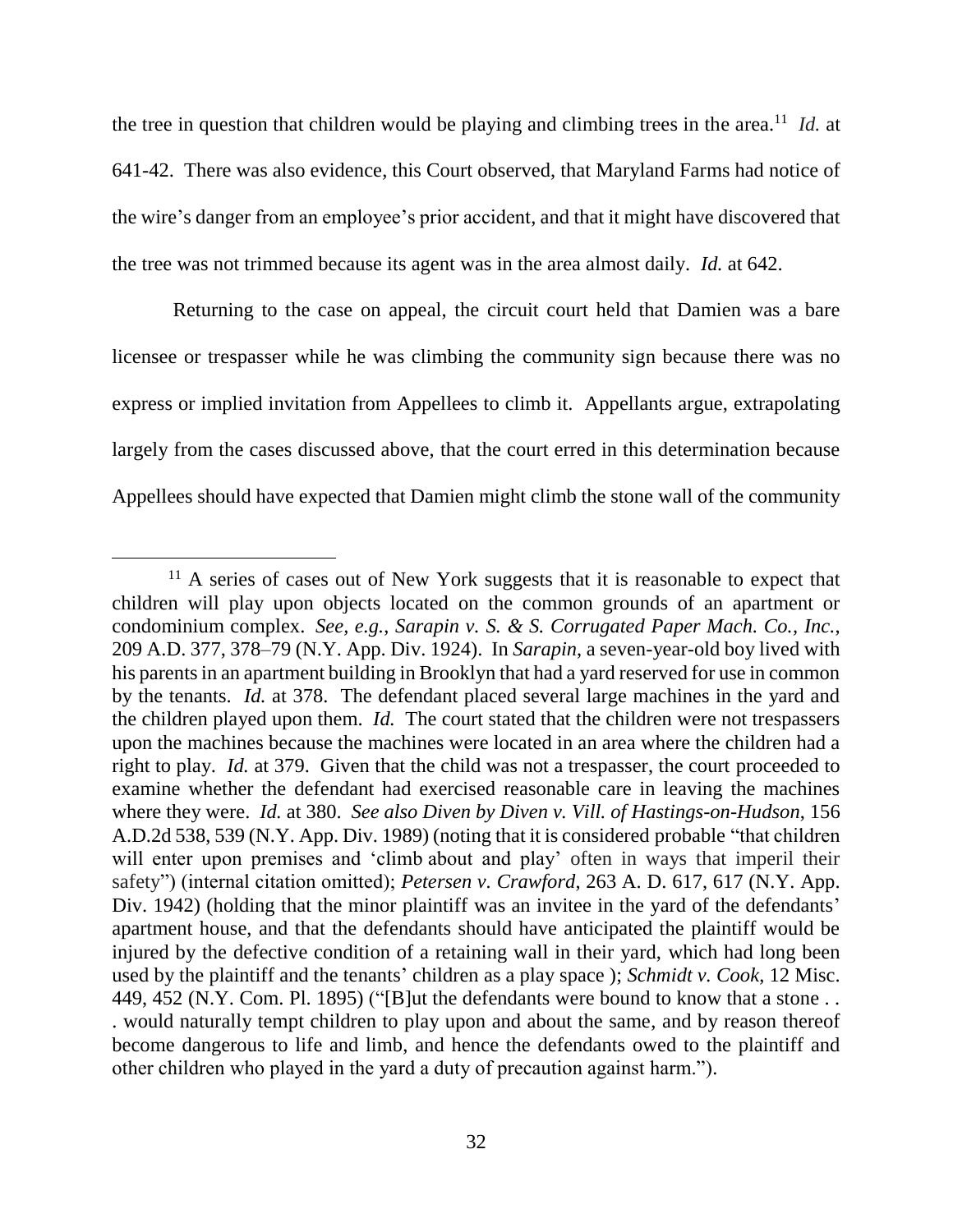sign. They point out that there are no signs or barriers indicating that occupants and their guests were not permitted near it.

We agree with Appellants. This case is clearly distinguishable from *Pellicot*, 181 Md. at 136, in which a child wandered behind a grocery store counter; and from *Levine*, 218 Md. at 76, in which a child deliberately left a restricted area unlocked in order to reenter later without permission. There is no dispute in the record that the community sign existed within the common areas of the condominium complex, and there is no evidence to suggest that there were any hard limits on which areas children could or could not play in. Appellees have admitted there was no demarcation separating the area around the community sign from the rest of the common area. There is evidence in the record that Damien and his siblings habitually played on the grassy area adjacent to the sign, and that they had climbed atop the community sign on multiple occasions in the past. Recognizing that invitee status is reserved for persons who are in areas where they are permitted or expected to be, the record in this case does not support a determination that invitees on the common grounds of the Waters House condominium complex were not permitted on or near the community sign. *See Pratt*, 42 Md. App. at 641-42.

On balance, we think it is reasonable and conceivable that a child may climb a stone sign that blends naturally into the grounds upon which the child is accustomed to playing. *See Flippo*, 348 Md. at 702; *see also Laser*, 58 Md. App. at 447 (noting that active children have a propensity to climb). If it is to be expected, as in *Flippo* and *Pratt*, that children will climb trees, we think it is equally conceivable that a child may climb a five-foot-high sign made of large stones that can be used as handholds. *See Flippo*, 348 Md. 680, 701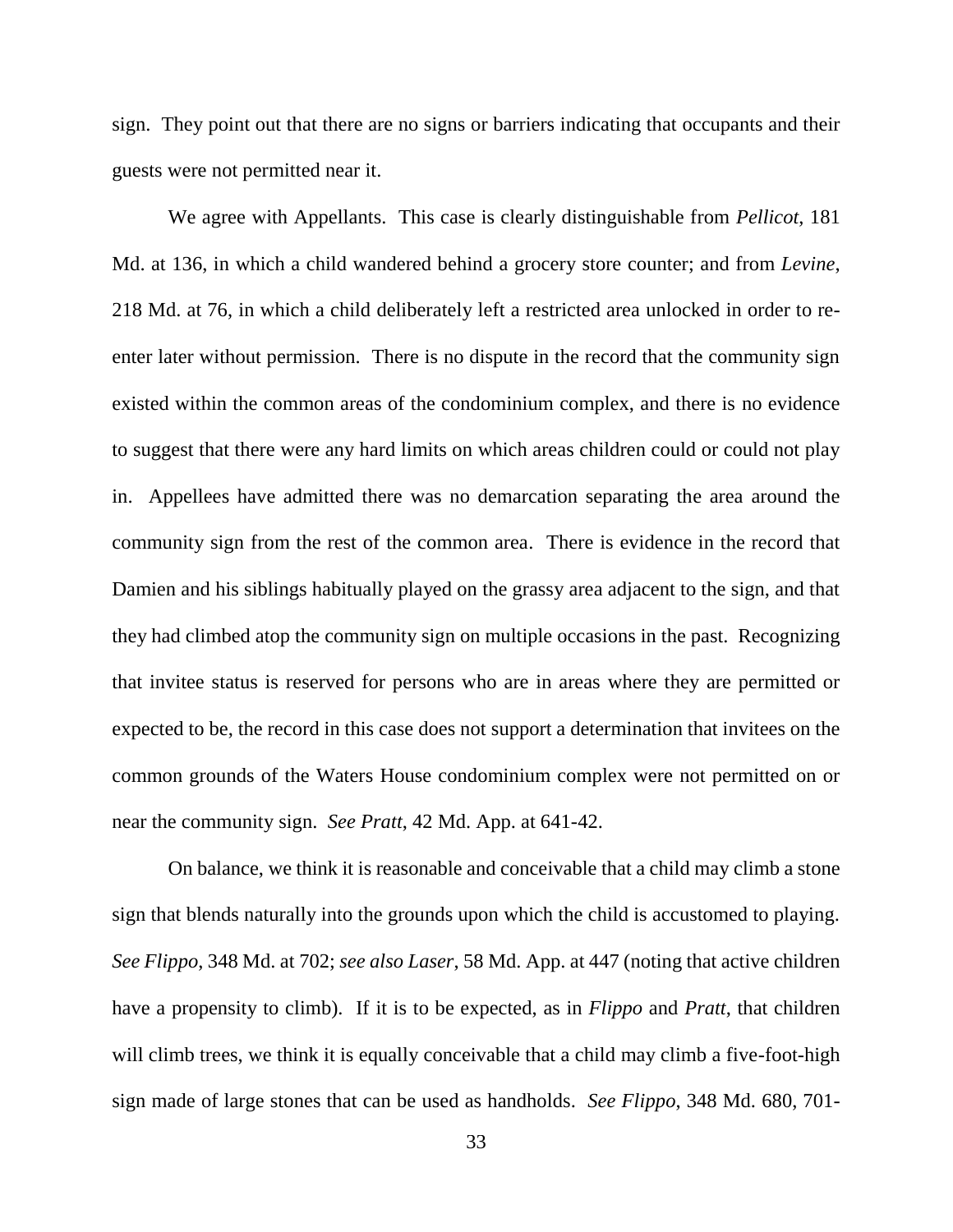02; *Pratt*, 42 Md. App. at 641-42. We conclude, therefore, that the mere act of climbing a climbable object, located in an area of the complex in which he was allowed to be, did not suddenly change Damien's legal status from an invitee to a trespasser—such a transposition is not favored by contemporary decisional law.

We do not hold or imply that a property owner has an obligation to put up signs and barriers on every inch of their property to avoid liability, as Appellees claim our holding would demand. It appears that both parties attempt to front-load the negligence determination in this case solely on the question of legal status. To be sure, we reject both parties' arguments on the issue of invitation. In support of their argument that Damien was a trespasser because he was not invited to climb the sign, Appellees pointed the trial court to the lack of mulched tire tread or signage indicating that the community sign was a play area. Appellants, on the other hand, claim that Damien was invited to climb the sign because there were no barriers or notices designed to prevent him from doing so. Without additional facts, we can no more conclude that property owners invite children to climb structures in common areas that are not surrounded by signs and barriers than we can conclude that property owners forbid climbing on all structures in common areas not surrounded by mulched tire tread.

Drawing all reasonable inferences from the material facts not in dispute in the light most favorable to the Appellees, we hold that Damien did not become a trespasser when he climbed onto the community sign located on the common grounds of the Waters House Condominium complex. Having clarified the knotty legal status question in this case, our analysis of the court's pivotal finding is more straightforward. As the trial court correctly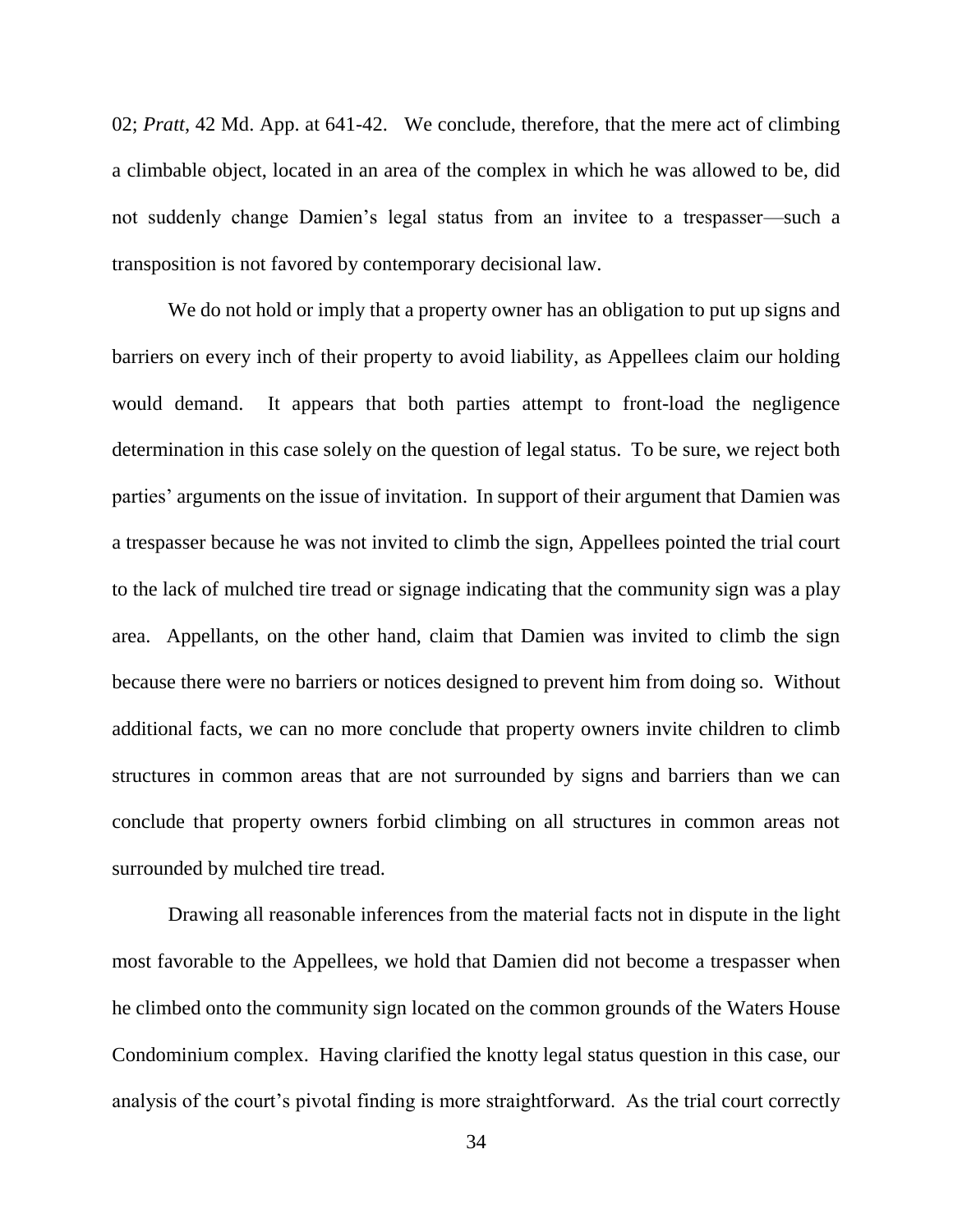perceived, the instant case turns on the questions of notice and foreseeability rather than legal status. "The risk reasonably to be perceived defines the duty to be obeyed[.]" *Palsgraf v. Long Island R. Co.*, 162 N.E. 99, 100 (1928). Otherwise, property owners would be required to post an exhaustive list of prohibited activities on each structure on their property—even on trees.

### **D. No Notice**

Appellees contend that even if we determine that Damien was an invitee, "and remained an invitee during the critical time at issue," Appellants still failed to present "expert or other evidence that Appellees violated this 'highest duty of care.'" (Emphasis removed). Appellants respond that the issue of notice is not before the court, because Damien's "legal status was the focal point of the lower court's decision to grant summary judgment." However, the circuit court's principal ruling was that there was no breach of any duty to exercise reasonable care to make the premises safe or warn guests of a known danger because there was no evidence that Appellees knew or should have known of any potential danger.<sup>12</sup>

 $12$  In announcing that there was no evidence of negligence, the judge introduced his findings by saying that even if Damien were "a social guest or licensee by invitation," there can be no liability without a known dangerous condition. In ruling on the motion for summary judgment, the circuit court considered the standards of care for bare licensees and social guests, but went on to state unequivocally that "[t]here was no indication for the record that there was any reason to believe that [there] was a dangerous situation[]" and thus there was "nothing in the record to substantiate that the owner breached any duty that he would [owe to] Damien." Evidence of notice is crucial to a plaintiff's case, under even the most demanding standard of care, if it is to survive summary judgment. *See Richardson*, 184 Md. App. at 484, 498 ("Although we hold that Mrs. Richardson was an invitee, not a bare licensee [as the circuit court found], at the time of the incident, we affirm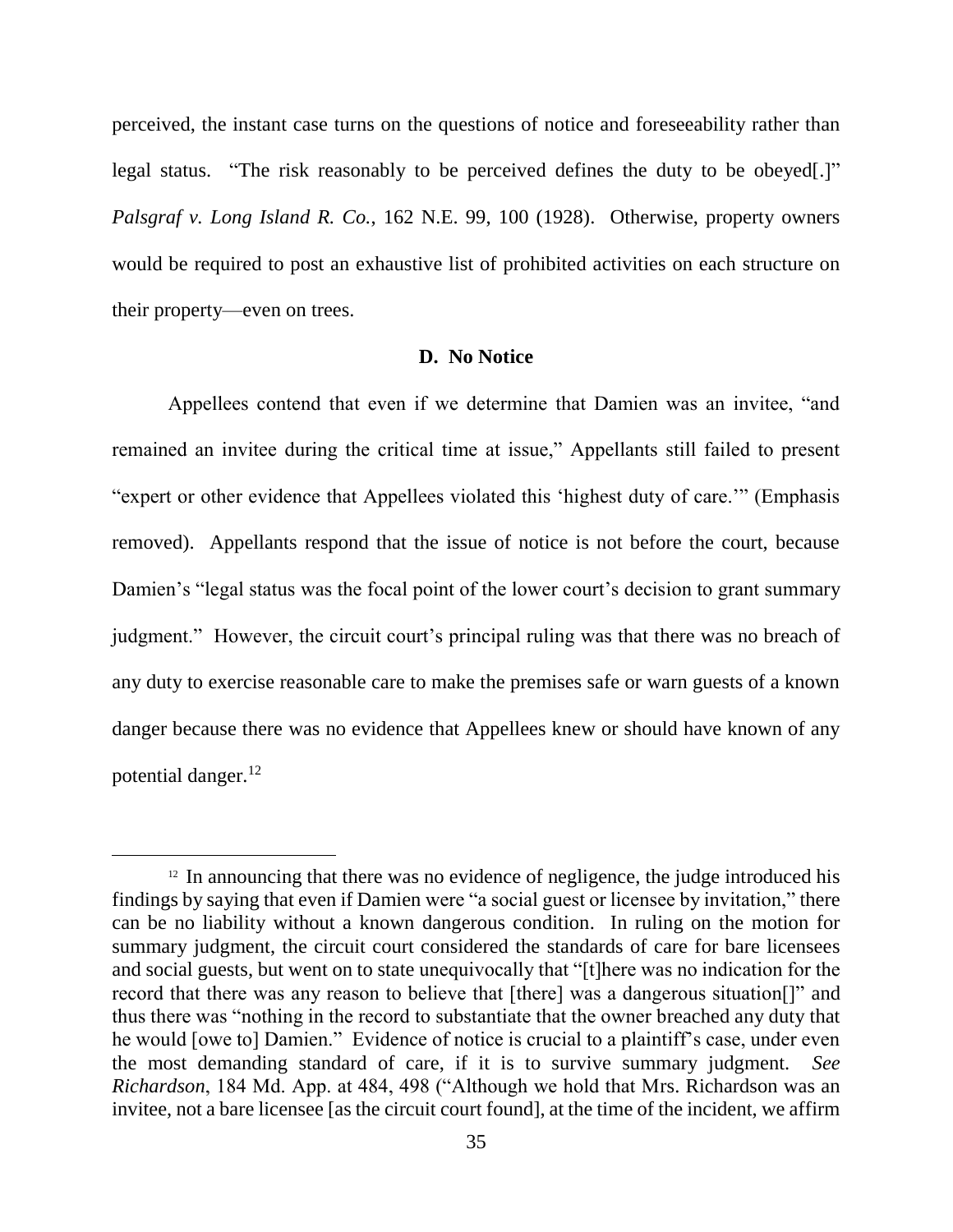The Court of Appeals has cited the Restatement (Second) of Torts with approval,<sup>13</sup>

*see Deering Woods*, 377 Md. at 262-63, for the proposition that

[a] possessor of land is subject to liability for physical harm caused to his invitees by a condition on the land if, but only if, he (a) knows or by the exercise of reasonable care would discover the condition, and should realize that it involves an unreasonable risk of harm to such invitees, and (b) should expect that they will not discover or realize the danger, or will fail to protect themselves against it, and (c) fails to exercise reasonable care to protect them against the danger.

Restatement (Second) of Torts § 343 (1965). More simply put, actual or constructive notice of a dangerous condition on the owner's premises is central to finding liability for any injury caused by the condition. *Hansberger*, s*upra*, 229 Md. App. at 21; *Joseph*, 173 Md. App. at 315. "Whether a condition on the possessor's land is one which the possessor should know involves an unreasonable risk of harm to invitees is closely related to, if not indistinguishable from, the extent of the possessor's duty to inspect[.]" *Deering Woods*, 377 Md. at 264–65.

The Court of Appeals has made plain that to generate a triable issue, under even the most demanding standard of care, some evidence that the premises owner knew or should have known of the dangerous condition is required. *See, e.g.*, *id.* at 273. "[T]o show constructive knowledge, [an] *invitee must demonstrate that [the] defective condition* 

the circuit court's [grant of summary] judgment because, even with Mrs. Richardson's having invitee status, appellants failed to make a prima facie showing of negligence.")

<sup>&</sup>lt;sup>13</sup> Maryland Courts of Appeal have repeatedly cited the Restatement (Second) of Torts with approval in the context of premises liability. *See, e.g.*, *Rhaney v. Univ. of Md. Eastern Shore*, 388 Md. 585, 602 (2005); *Crown Cork & Seal Co. v. Kane*, 213 Md. 152, 157 (1957); *Richardson v. Nwadiuko*, 184 Md. App. 481, 490, 492 (2009); *Deboy v. City of Crisfield*, 167 Md. App. 548, 556 (2006); *Cheyne*, 99 Md. App. at 159.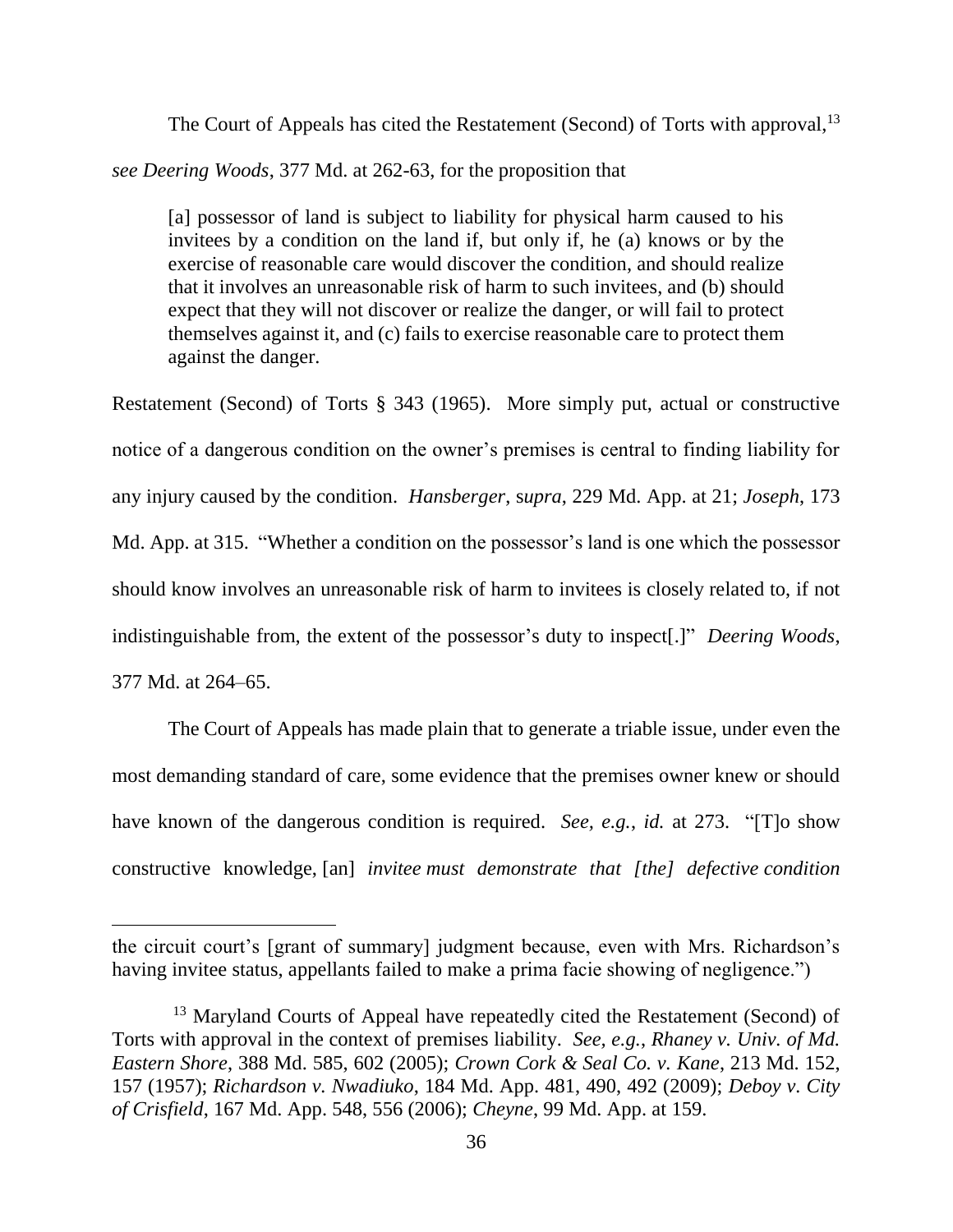*existed long enough to permit one under a duty to inspect to discover the defect and remedy it prior to the injury.*" *Joseph*, 173 Md. App. at 316–17 (citing *Deering Woods*, 377 Md. at 267-68) (emphasis in original). "The true ground of liability is the proprietor's superior knowledge of the perilous instrumentality or the danger therefrom to persons going upon the property. It is when the perilous instrumentality is known to the owner or occupant and not known to the person injured that a recovery is permitted." *Pratt*, 42 Md. App. at 639 (citation omitted).

In the *Shields* case discussed above, the Court of Appeals held that the landlord could be found liable in negligence because he "knew or had reason to know that [a pit bull] posed a danger to those in the common area and, thus, had a duty to take reasonable measures to protect those lawfully on the premises." 350 Md. at 682. In that case, there was evidence adduced at trial that the dog was vicious and, more importantly, that the landlord had discussed the dog's potential dangerousness with the owner on numerous occasions. *Id.* at 670. Similarly, in *Sezzin*, the Court stated that because landlords expressly provided a laundry shaft for tenants' use and did not place any apparatus in the laundry shaft to catch garments that might fall alongside the hampers, the landlords should have known that a tenant may try to climb inside the dangerous shaft to rescue a stray garment. 187 Md. at 253-54.

In contrast to *Shields and Sezzin*, the Court of Appeals held in *Deering Woods* that there was no prima facie showing of negligence without evidence that the defendant should have known of the risk of black ice sufficiently prior to the time that the plaintiff slipped on it. 377 Md. at 267-68. We have similarly held that where there was no evidence that a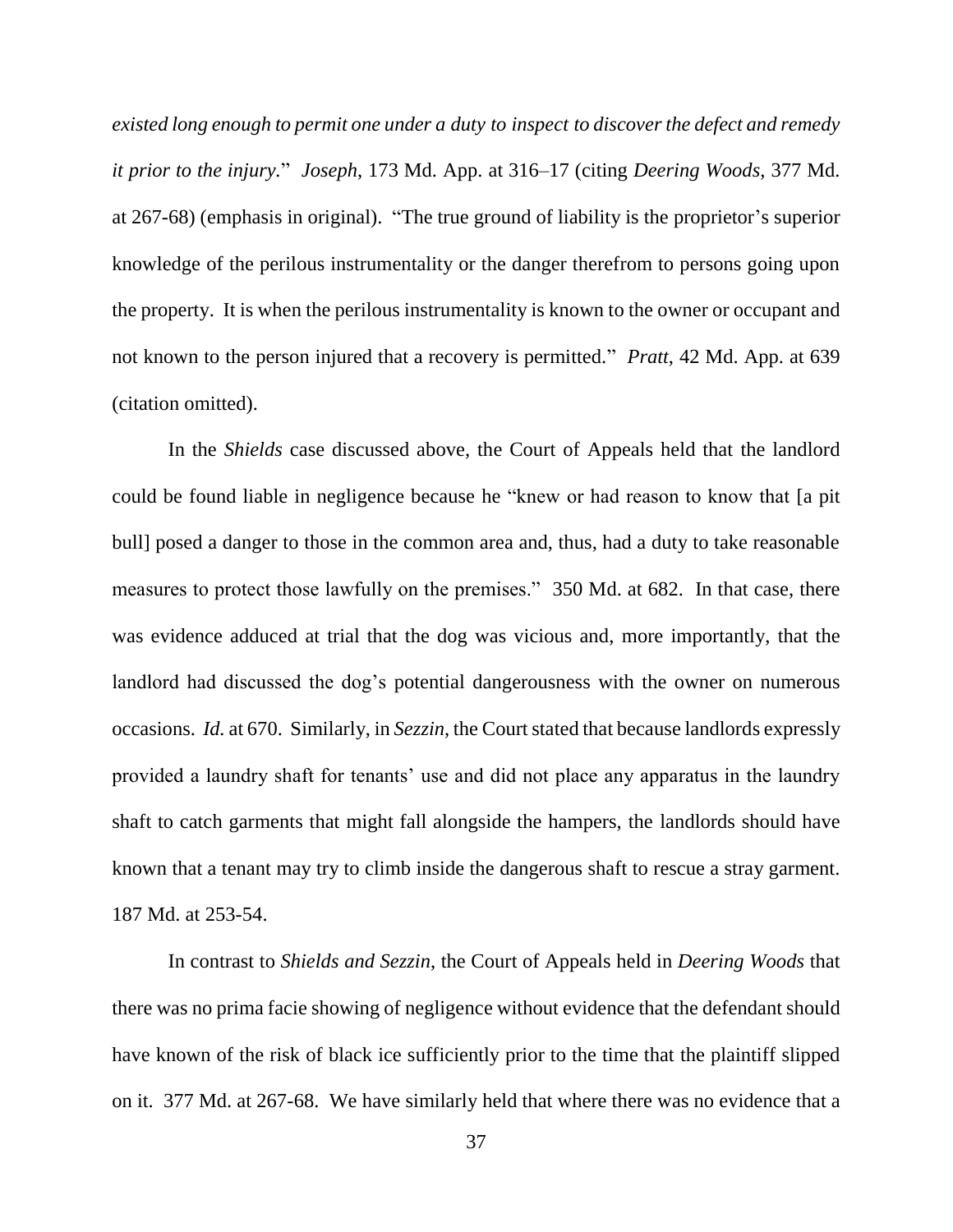doctor knew of a slippery condition in his waiting room, he could not be liable to the guest of a patient who slipped and fell there. *Richardson*, 184 Md. App. at 496. Also instructive in this instance is *Joseph v. Bozzuto Management Company*, involving a man who slipped and fell on an oily substance in the stairwell of his father's apartment building. 173 Md. App. at 309. We held that it was appropriate for the circuit court to grant summary judgment in favor of the appellees because there was no evidence presented on the issue of knowledge. *Id.* at 319. We said that the fatal flaw in the appellant's argument was that he failed to proffer any "evidence to show that the appellees had actual or constructive knowledge of a dangerous condition, [and] he did not even allege such knowledge in his complaint." *Id.*

Returning to the case at bar, Appellants similarly did not present any evidence—nor did they allege in their complaint—that the Council or Summit had knowledge of a dangerous condition or defect in the community sign. Damien testified in his deposition that prior to the incident he did not see any problems with the community sign, feel any movement while playing on it, or hear any cracking or crumbling that might indicate a danger. His father also agreed in his deposition testimony that the sign "looked secure and safe." There was no evidence that anyone had ever been harmed by the community sign, or that there were any visible defects that might have put Appellees on notice that someone could be injured.

Because there is no basis in the record here for concluding that Appellees should have known that the flat stone sign was likely to fall from its framework, or that they could have discovered such a defect through the use of reasonable care, a jury would not have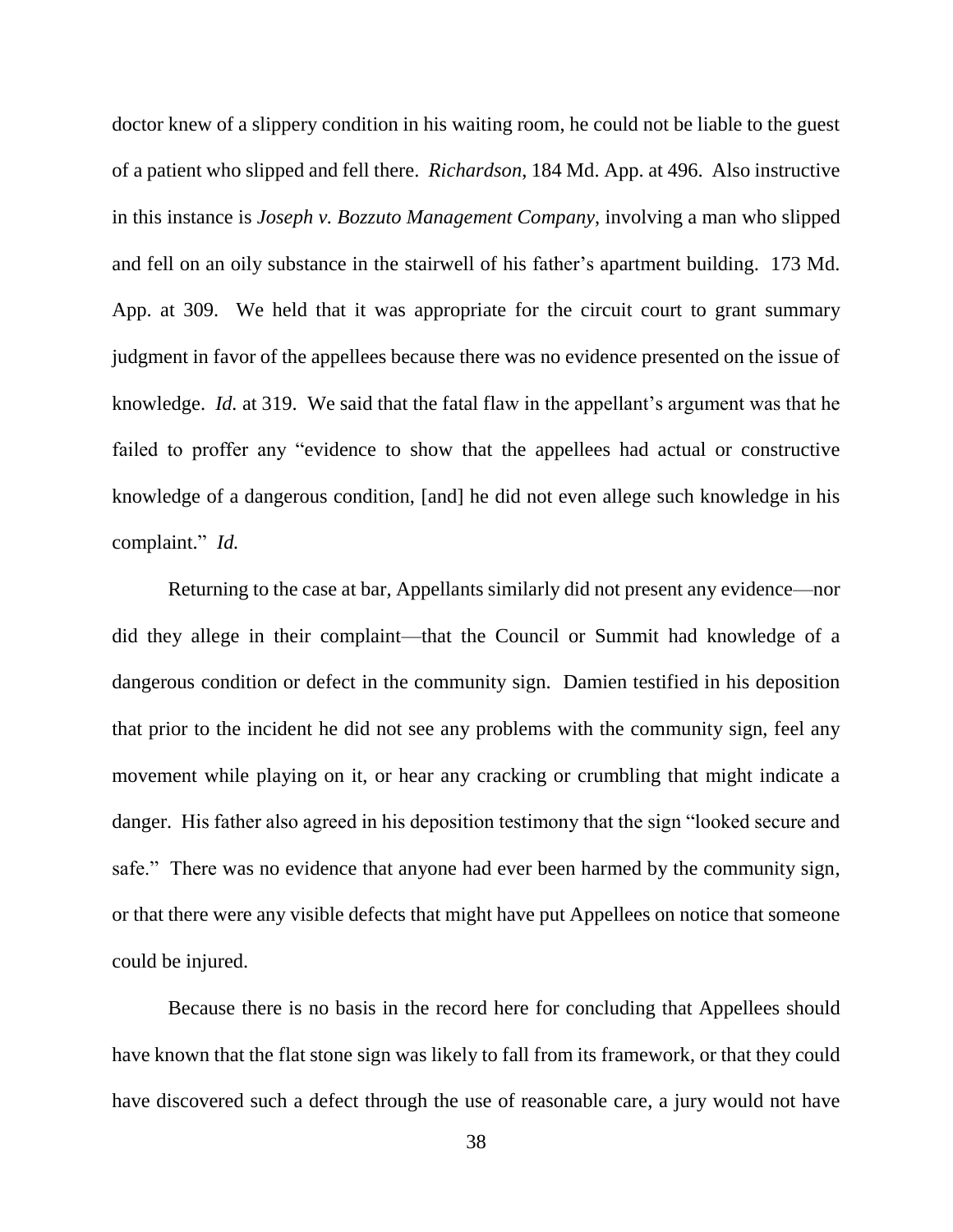been able to infer that Damien's accident could have been prevented through Appellees' use of reasonable care. *See Shields*, 350 Md. at 685-90. The duty to inspect is a function of the landowner's knowledge, actual or constructive, of the unreasonable risk. *Deering Woods*, 377 Md. at 264–65. Appellants did not adduce any evidence of direct or constructive knowledge on the part of Appellees that would give rise to a duty to inspect the community sign. *See id.* at 267-68. Without some showing by Appellants that Appellees could have, or did, perceive a risk posed by the sign, there can be no liability based in negligence. *See Richardson*, 184 Md. App. at 496; *see also Bozzuto Mgmt.*, 173 Md. App. at 319. "This knowledge, actual or implied, is the foundation of actionable negligence . . . and injuries which could by no reasonable possibility have been foreseen, and which no reasonably prudent person would have apprehended, cannot [form] the basis for actionable negligence." *Aleshire v. State to Use of Dearstone*, 225 Md. 355, 366 (1961); *see also Zilichikis v. Montgomery County*, 223 Md. App. 158, 187 (2015) ("[A]n entity charged with failing to maintain premises in a reasonably safe condition is entitled to summary judgment in its favor if it neither created nor actually knew of the hazard, and if there is no evidence showing that the hazardous condition existed for long enough for that party to remedy the hazard."). Here, Appellants' failure to proffer evidence of actual or constructive knowledge that the flat stone might fall from the community sign and injure someone dictates that "by time-honored Maryland and common law standards, [Appellants] failed to show a case of negligence against [Appellees.]" *Bozzuto Mgmt.*, 173 Md. App. at 319.